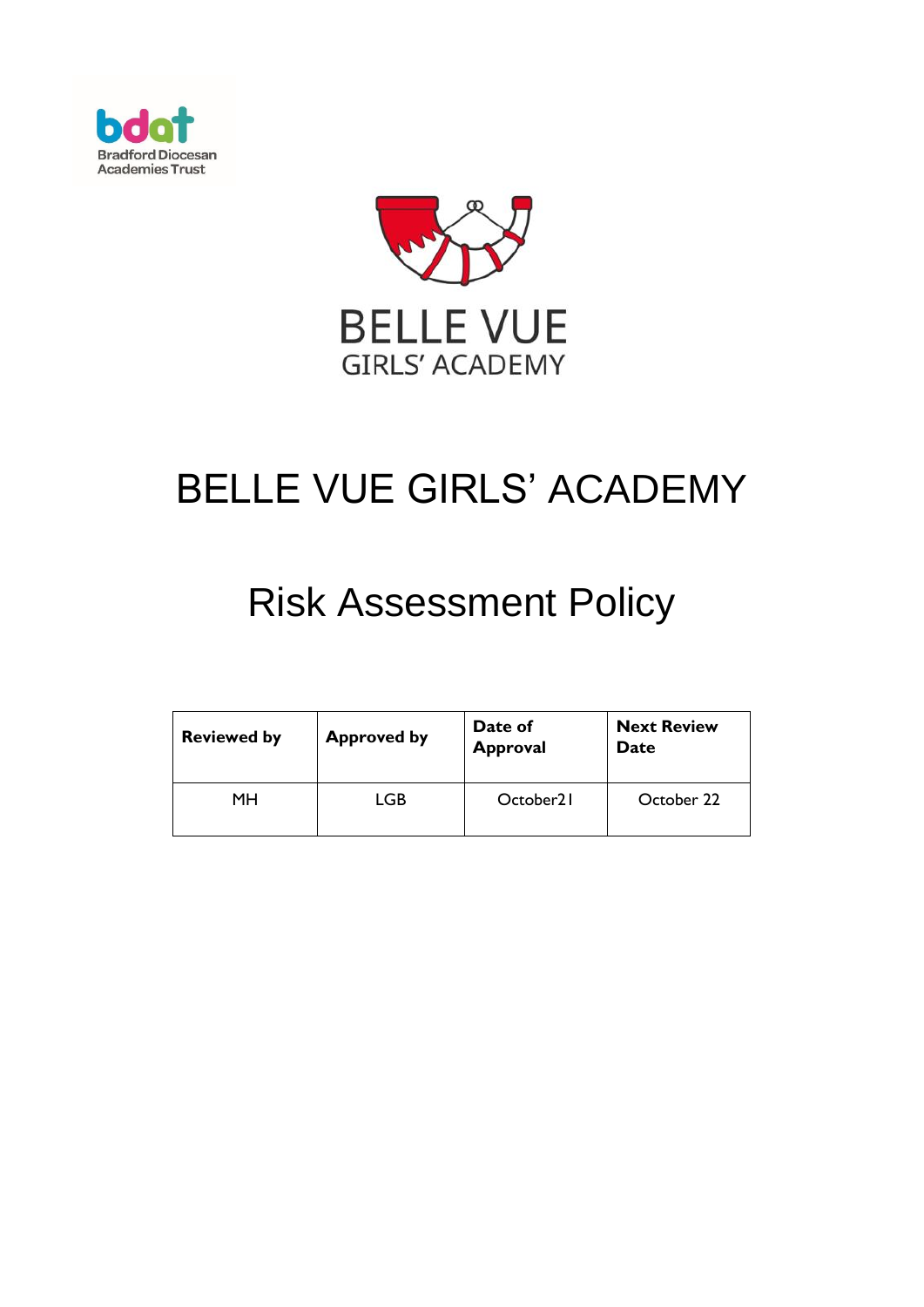#### **1. Aims**

Belle Vue Girl's Academy aims to ensure that:

- All risks that may cause injury or harm to staff, pupils and visitors are identified, and all control measures that are reasonably practicable are in place to avoid injury or harm.
- Risk assessments are conducted and reviewed on a regular basis

#### **2. Legislation and statutory requirements**

This policy is based on the following legislation and Department for Education (DfE) guidance:

- Paragraph 16 of part 3 of [The Education \(Independent School Standards\) Regulations](http://www.legislation.gov.uk/uksi/2014/3283/schedule/part/3/made)  [2014](http://www.legislation.gov.uk/uksi/2014/3283/schedule/part/3/made) which requires proprietors to have a written risk assessment policy
- Regulations 3 and 16 of [The Management of Health and Safety at Work Regulations](http://www.legislation.gov.uk/uksi/1999/3242/contents/made)  [1999](http://www.legislation.gov.uk/uksi/1999/3242/contents/made) require employers to assess risks to the health and safety of their employees, including new and expectant mothers
- Regulation 4 of [The Control of Asbestos Regulations 2012](http://www.legislation.gov.uk/uksi/2012/632/regulation/4/made) requires that employers carry out an asbestos risk assessment
- Employers must assess the risk to workers from substances hazardous to health under regulation 6 of [The Control of Substances Hazardous to Health Regulations 2002](http://www.legislation.gov.uk/uksi/2002/2677/regulation/6/made)
- Under regulation 2 of [The Health and Safety \(Display Screen Equipment\) Regulations](http://www.legislation.gov.uk/uksi/1992/2792/regulation/2/made)  [1992,](http://www.legislation.gov.uk/uksi/1992/2792/regulation/2/made) employers must assess the health and safety risks that display screen equipment pose to staff
- Regulation 9 of [The Regulatory Reform \(Fire Safety\) Order 2005](http://www.legislation.gov.uk/uksi/2005/1541/article/9/made) says that fire risks must be assessed
- Regulation 4 of [The Manual Handling Operations Regulations 1992](http://www.legislation.gov.uk/uksi/1992/2793/regulation/4/made) requires employers to conduct a risk assessment for manual handling operations
- [The Work at Height Regulations 2005](http://www.legislation.gov.uk/uksi/2005/735/regulation/6/made) say that employers must conduct a risk assessment to help them identify the measures needed to ensure that work at height is carried out safely
- [DfE guidance on first aid in schools](https://www.gov.uk/government/uploads/system/uploads/attachment_data/file/306370/guidance_on_first_aid_for_schools.pdf) says schools must carry out a risk assessment to determine what first aid provision is needed
- [DfE guidance on the prevent duty](https://www.gov.uk/government/uploads/system/uploads/attachment_data/file/445977/3799_Revised_Prevent_Duty_Guidance__England_Wales_V2-Interactive.pdf) states that schools are expected to assess the risk of pupils being drawn into terrorism

**A table of all the statutory and risk assessments required by Belle Vue Girl's Academy can be found in Appendix 1 .**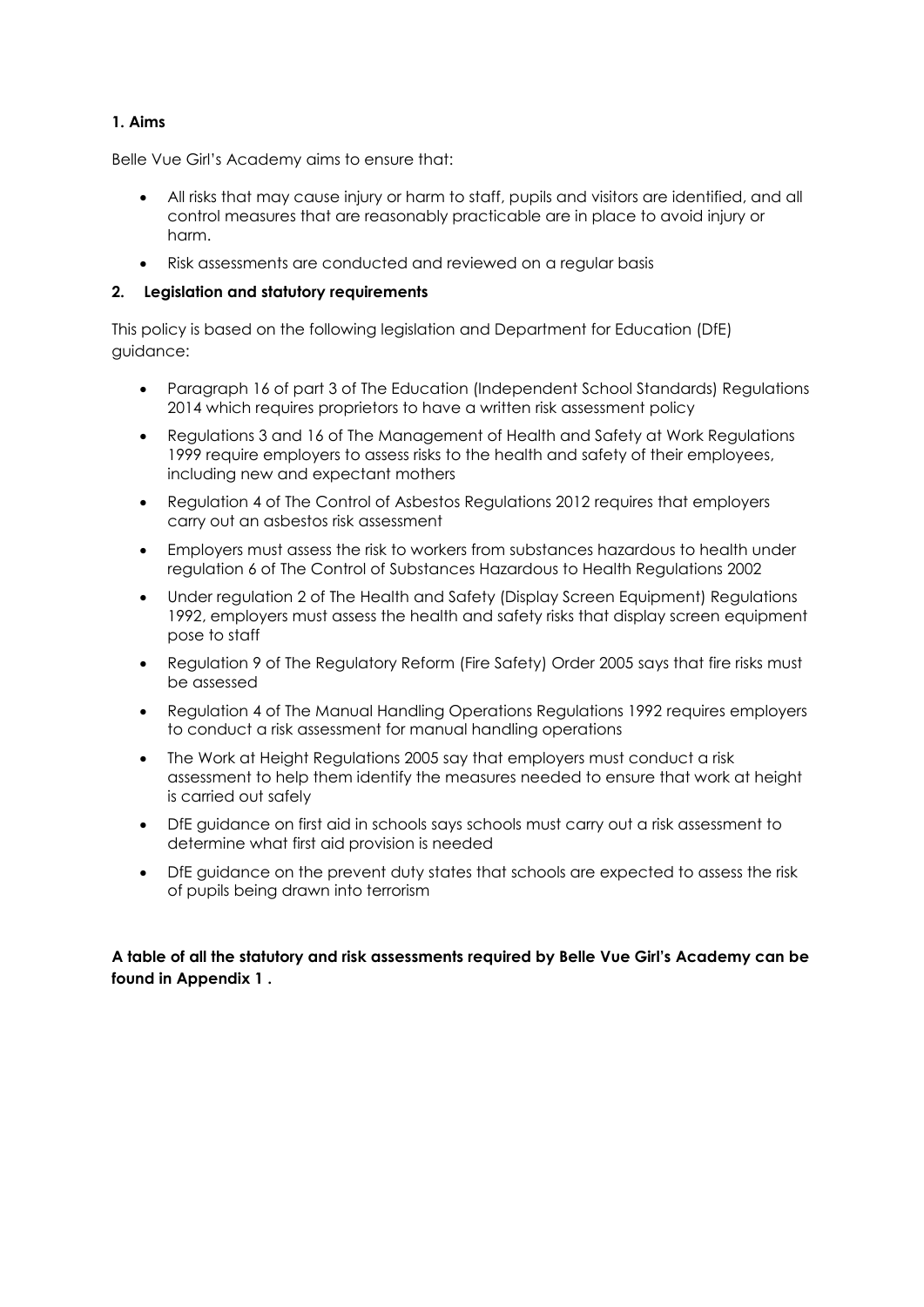#### **3. Definitions**

| Risk assessment | A tool for examining the hazards linked to a particular activity or<br>situation, and establishing whether enough precautions have been<br>taken in order to prevent harm from them based on their likelihood<br>and their potential to cause harm |
|-----------------|----------------------------------------------------------------------------------------------------------------------------------------------------------------------------------------------------------------------------------------------------|
| Hazard          | Something with the potential to cause harm to people, such as<br>chemicals or working from height                                                                                                                                                  |
| <b>Risk</b>     | The chance (high or low) that people could be harmed by hazards,<br>together with an indication of how serious the harm could be                                                                                                                   |
| Control measure | Action taken to prevent people being harmed                                                                                                                                                                                                        |

#### 4. Roles and responsibilities

#### **4.1 The governing board**

The governing board has ultimate responsibility for health and safety matters in the school, but will delegate day-to-day responsibility to Headteacher.

The governing board has a duty to take reasonable steps to ensure that staff and pupils are not exposed to risks to their health and safety. This applies to activities on or off the school premises.

BDAT, as the employer, also has a duty to:

- Assess the risks to staff and others affected by school activities in order to identify and introduce the health and safety measures necessary to manage the risks
- Inform employees about risks and the measures in place to manage them

#### **4.2 The headteacher**

The headteacher, or in the headteacher's absence the Deputy Headteacher, is responsible for ensuring that all risk assessments are completed and reviewed.

#### **4.3 School staff and volunteers**

School staff are responsible for:

- Assisting with, and participating in, risk assessment processes, as required
- Familiarising themselves with risk assessments
- Implementing control measures identified in risk assessments
- Alerting the headteacher to any risks they find which need assessing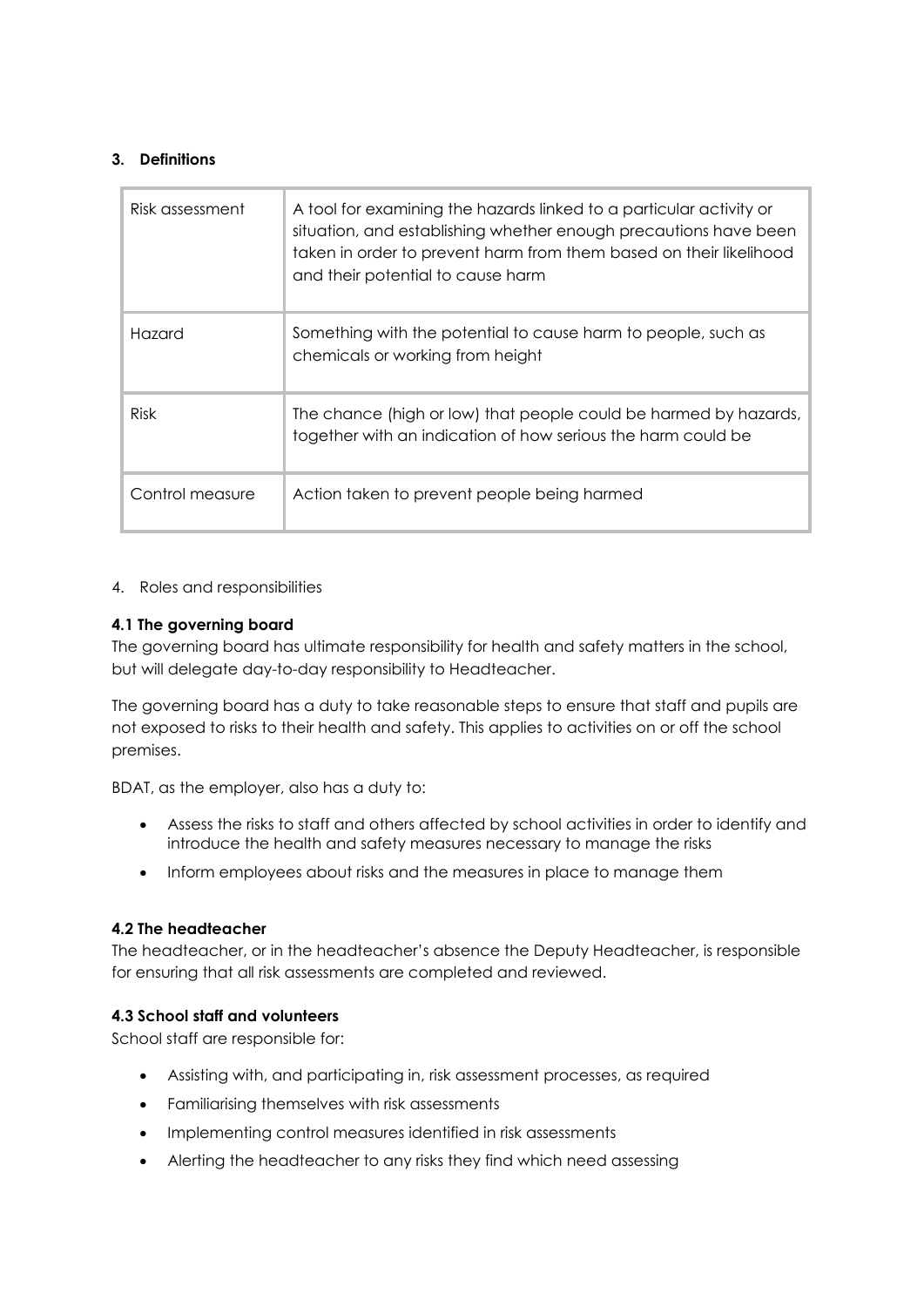#### **4.4 Pupils and parents**

Pupils and parents are responsible for following the school's advice in relation to risks, on-site and off-site, and for reporting any hazards to a member of staff.

### **4.5 Contractors**

Contractors are expected to provide evidence that they have adequately risk assessed all their planned work.

#### **5. Risk assessment process**

When assessing risks at Belle Vue Girls' Academy, we will follow the process outlined below.

We will also involve staff, where appropriate, to ensure that all possible hazards have been identified and to discuss control measures, following a risk assessment.

**Step 1: identify hazards** – we will consider activities, processes and substances within the school and establish what associated-hazards could injure or harm the health of staff, pupils and visitors.

**Step 2: decide who may be harmed and how** – for each hazard, we will establish who might be harmed, listing groups rather than individuals. We will bear in mind that some people will have special requirements, for instance pupils with special educational needs (SEN) and expectant mothers. We will then establish how these groups might be harmed.

**Step 3: evaluate the risks and decide on control measures (reviewing existing ones as well)** – we will establish the level of risk posed by each hazard and review existing control measures. We will balance the level of risk against the measures needed to control them and do everything that is reasonably practicable to protect people from harm.

**Step 4: record significant findings** – the findings from steps 1-3 will be written up and recorded in order to produce the risk assessment. A risk assessment template can be found in appendix 2 of this policy.

**Step 5: review the assessment and update, as needed** – we will review our risk assessments, as needed, and the following questions will be asked when doing so:

- Have there been any significant changes?
- Are there improvements that still need to be made?
- Have staff or pupils spotted a problem?
- Have we learnt anything from accidents or near misses?

**Step 6: retaining risk assessments** – risk assessments are retained for the 3 years after the length of time they apply. Risk assessments are securely disposed of.

#### **6. Monitoring arrangements**

Risk assessments are written as needed and reviewed by all staff required to do so. The list is not exhaustive

This policy will be reviewed by the Academy Business Leader every 2 years and approved by the Governing Body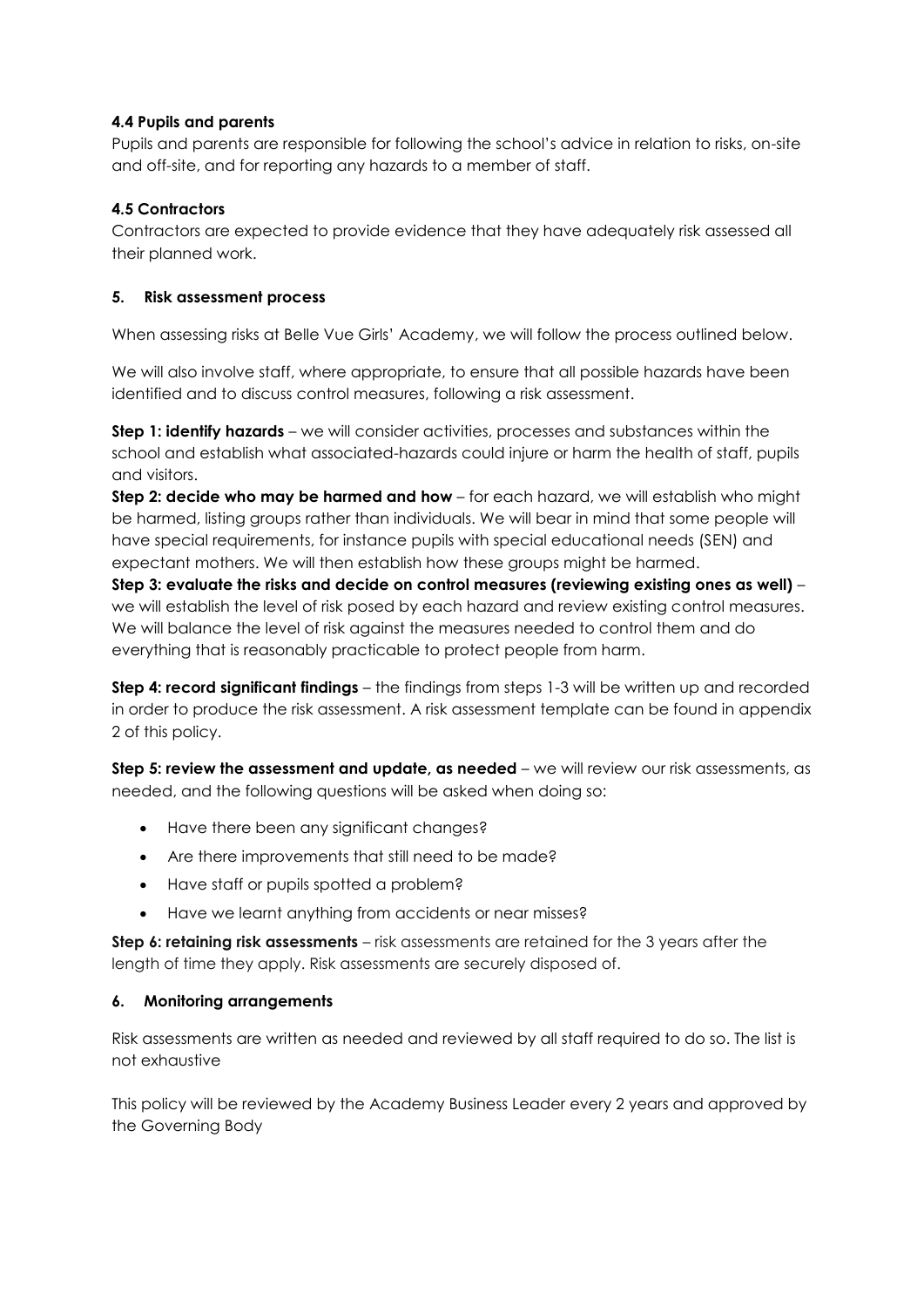## 7. 7. Links with other policies

This risk assessment policy links to the following policies:

- Health and safety
- First aid
- Supporting pupils with medical conditions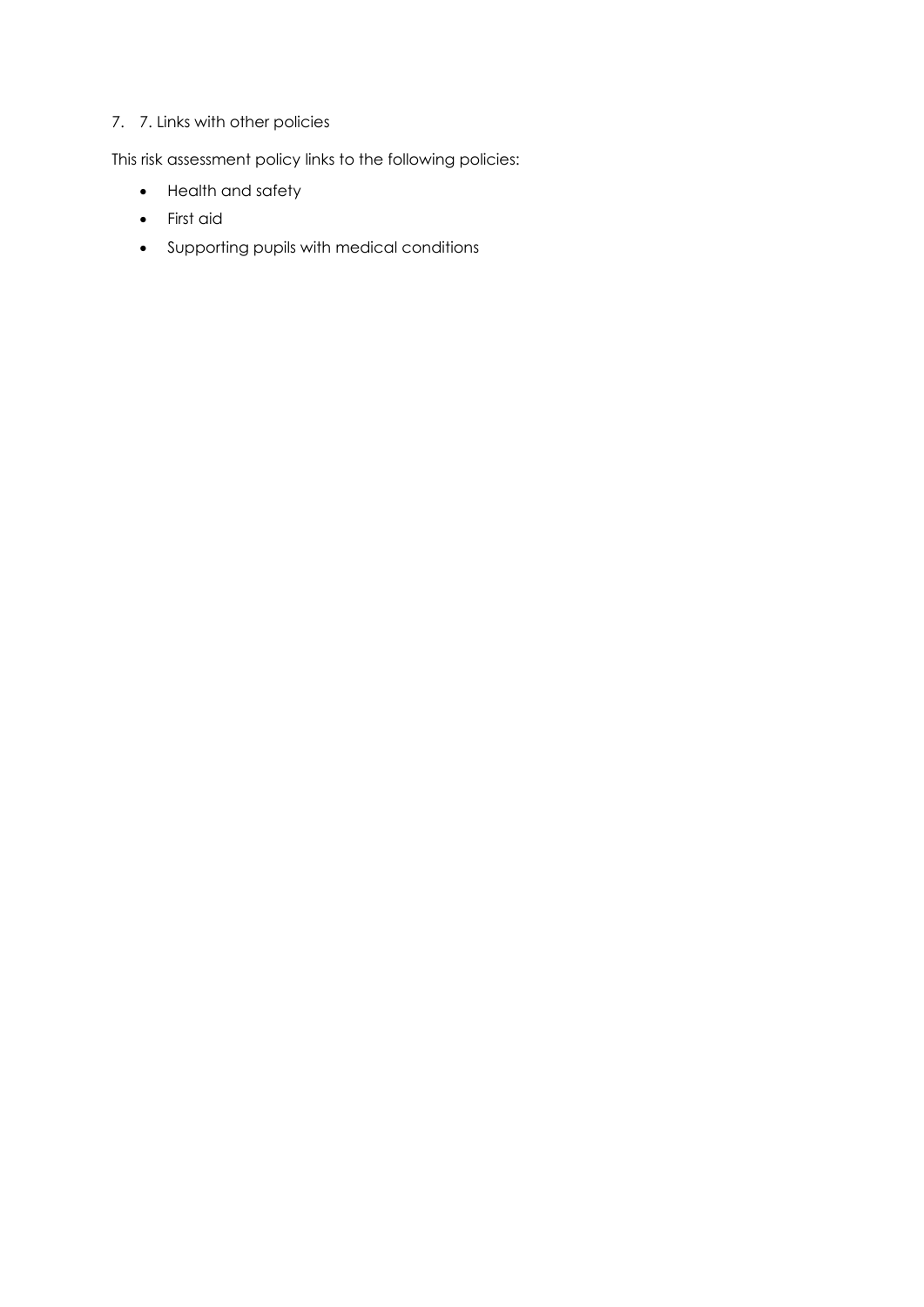## **Appendix 1: statutory risk assessments checklist**

The following table lists the risk assessments that schools are required to have in place.

| <b>Statutory risk assessment</b>    | $\checkmark$ | <b>Completed by</b>     | Where to<br>access<br>assessment                       |
|-------------------------------------|--------------|-------------------------|--------------------------------------------------------|
| Workers under the age of 18         |              | MH                      | Appendix 3                                             |
| Asbestos                            |              | <b>BMDC</b>             | Academy<br><b>Business</b><br>Leader                   |
| Substances hazardous to health      |              | MH                      | Appendix 3                                             |
| Display screen equipment            |              | MH                      | Appendix 3                                             |
| Fire                                |              | <b>External Support</b> | Appendix 3<br>and Academy<br><b>Business</b><br>Leader |
| First aid                           |              | MH                      | Appendix 3<br>and First Aid<br>Policy                  |
| Manual handling                     |              | MH                      | Appendix 3                                             |
| Working at height                   |              | MH                      | Appendix 3                                             |
| Children being drawn into terrorism |              | JP                      | <b>DSL</b>                                             |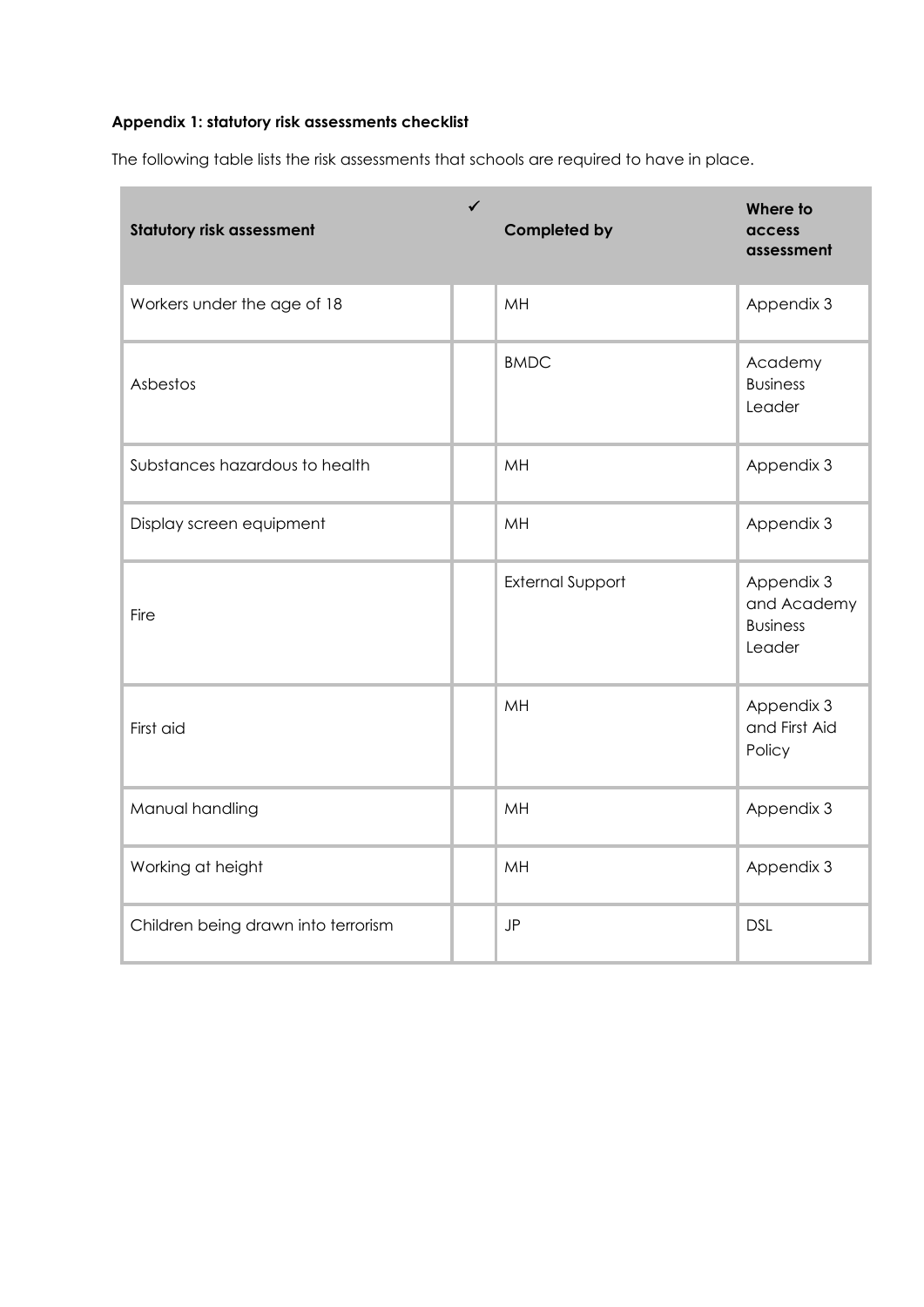| Subject Specific Risk Assessment required<br>by Belle Vue Girls Academy | $\checkmark$ | <b>Completed by</b>                  | Where to<br>access<br>assessment                              |
|-------------------------------------------------------------------------|--------------|--------------------------------------|---------------------------------------------------------------|
| Science                                                                 |              | Head of Faculty/Classroom<br>Teacher | Head of<br>Faculty or<br>Academy<br><b>Business</b><br>Leader |
| Technology                                                              |              | Head of Faculty/Classroom<br>Teacher | Head of<br>Faculty or<br>Academy<br><b>Business</b><br>Leader |
| Music                                                                   |              | Head of Faculty/Classroom<br>Teacher | Head of<br>Faculty or<br>Academy<br><b>Business</b><br>Leader |
| Art                                                                     |              | Head of Faculty/Classroom<br>Teacher | Head of<br>Faculty or<br>Academy<br><b>Business</b><br>Leader |
| PE                                                                      |              | Head of Faculty/Classroom<br>Teacher | Head of<br>Faculty or<br>Academy<br><b>Business</b><br>Leader |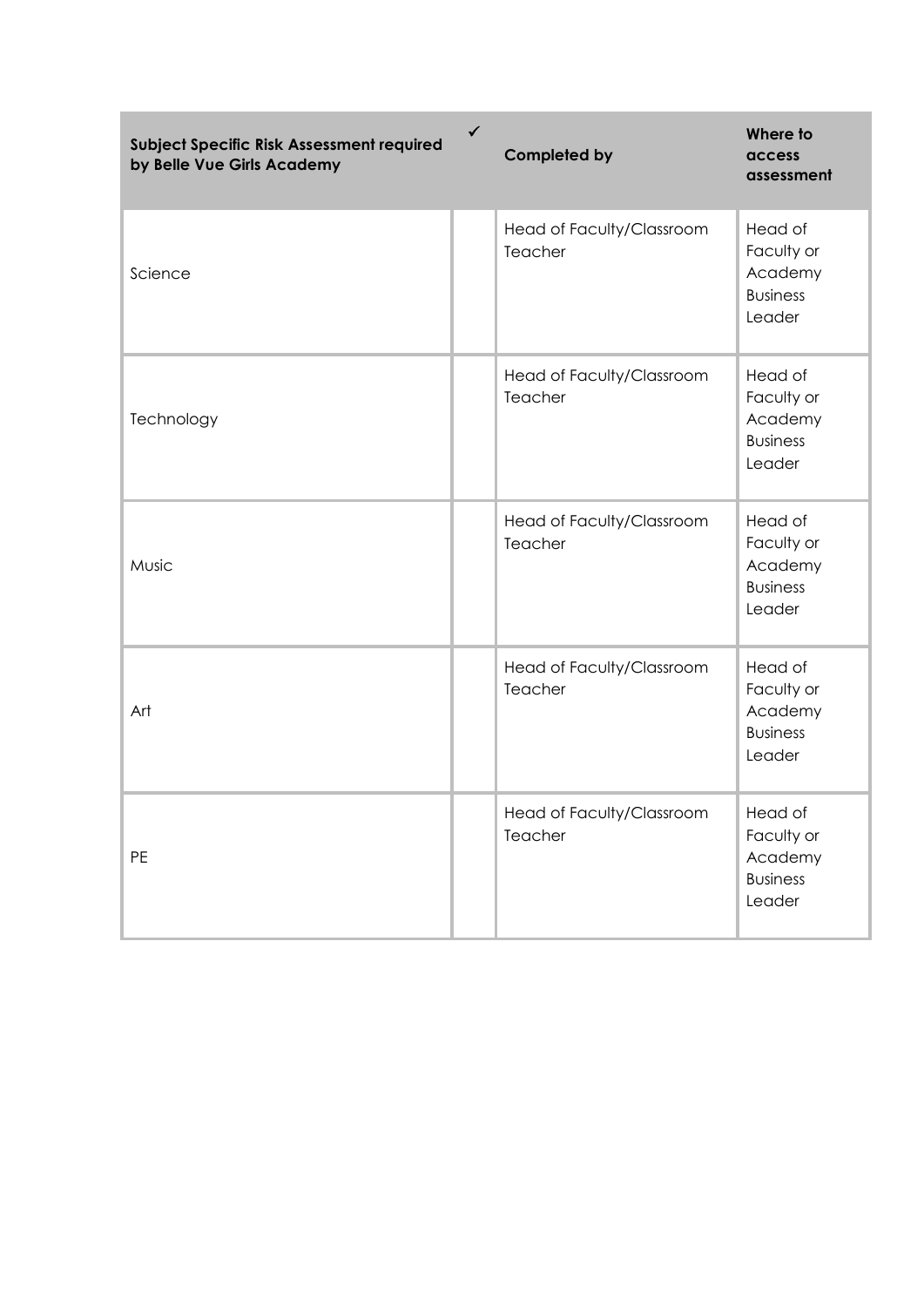| <b>General Risk Assessments required by</b><br><b>Belle Vue Girls' Academy</b> | ✓ | <b>Completed by</b>     | Where to<br><b>Access Risk</b><br><b>Assessment</b> |
|--------------------------------------------------------------------------------|---|-------------------------|-----------------------------------------------------|
| <b>Classroom Risk Assessments</b>                                              |   | MH                      | Appendix 3                                          |
| Use of Equipment                                                               |   | MH                      | Appendix 3                                          |
| Contractors                                                                    |   | MH                      | Appendix 3                                          |
| New Employees                                                                  |   | MH                      | Appendix 3                                          |
| Slips, trips and falls                                                         |   | MH                      | Appendix 3                                          |
| Minibus                                                                        |   | MH                      | Appendix 3                                          |
| Adverse Weather                                                                |   | MH                      | Appendix 3                                          |
| <b>School Visits</b>                                                           |   | TW                      | School visit<br>coordinator                         |
| Legionella                                                                     |   | <b>External Support</b> | Appendix 3<br>and Academy                           |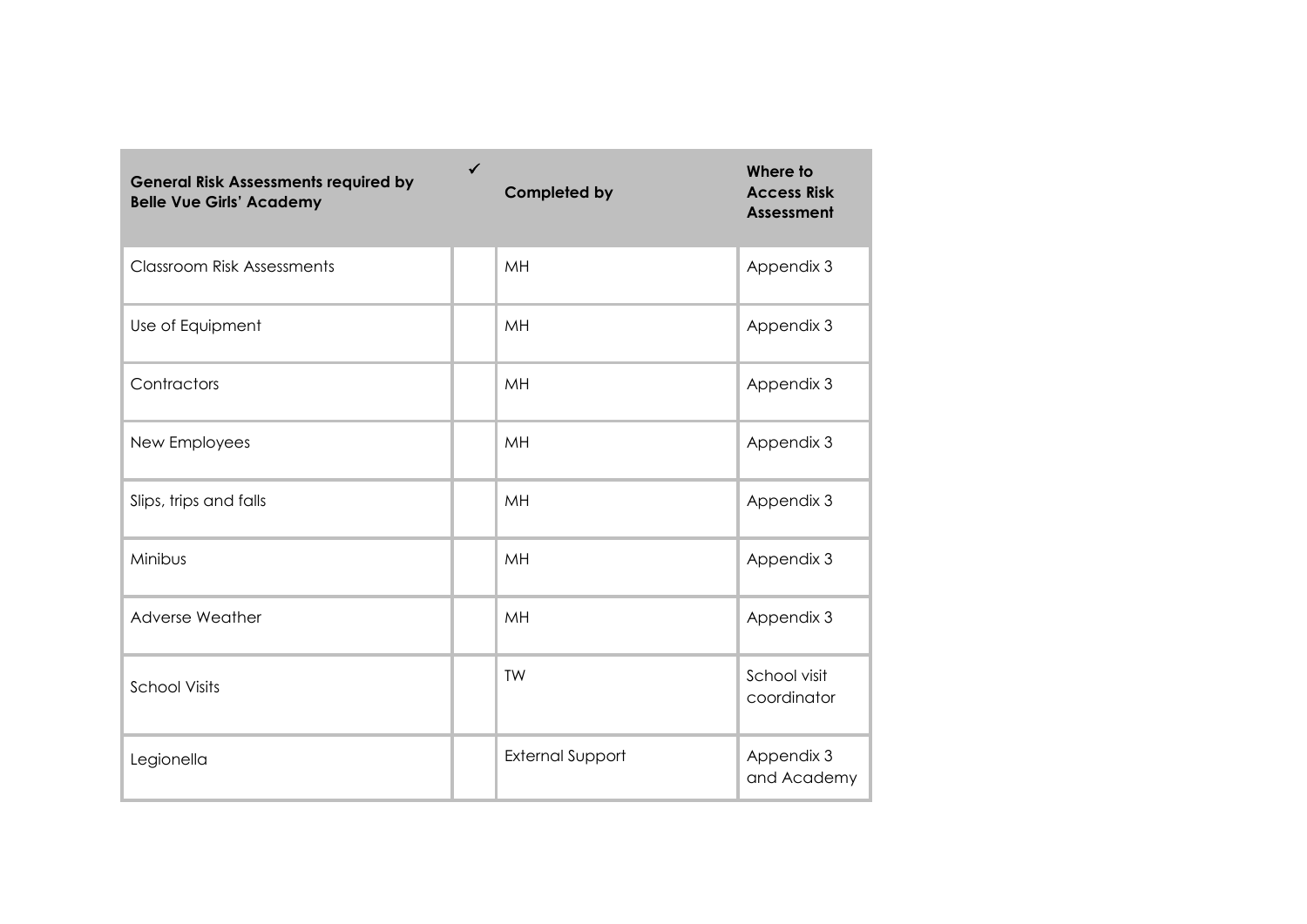|                                                                                                                                                                                                                                                                                                      |    | <b>Business</b><br>Leader                              |
|------------------------------------------------------------------------------------------------------------------------------------------------------------------------------------------------------------------------------------------------------------------------------------------------------|----|--------------------------------------------------------|
| Road/vehicles on site                                                                                                                                                                                                                                                                                | MH | <b>Business</b><br>Leader                              |
| Parents Evening/Open Evening/Our of<br>hours event                                                                                                                                                                                                                                                   | MH | Appendix 3<br>and Academy<br><b>Business</b><br>Leader |
| Zara sports centre                                                                                                                                                                                                                                                                                   | MH | Academy<br><b>Business</b><br>Leader                   |
| Lone working                                                                                                                                                                                                                                                                                         | MH | Appendix 3                                             |
| Site Specific (Caretaking, Window Cleaning,<br>Corridors, Glass. Garages, Paths, Garden Furniture,<br>Flower Tubs, Grassed Area, Spraying of Chemicals,<br>Store Rooms, Toilets, Temperature, Waste, water<br>systems, Health and Safety Inspections, Electrical<br>Mains, Contact with electricity) | MH | Appendix 3                                             |
| Office and working areas                                                                                                                                                                                                                                                                             | MH | Appendix 3                                             |

Note-This is list is not exhaustive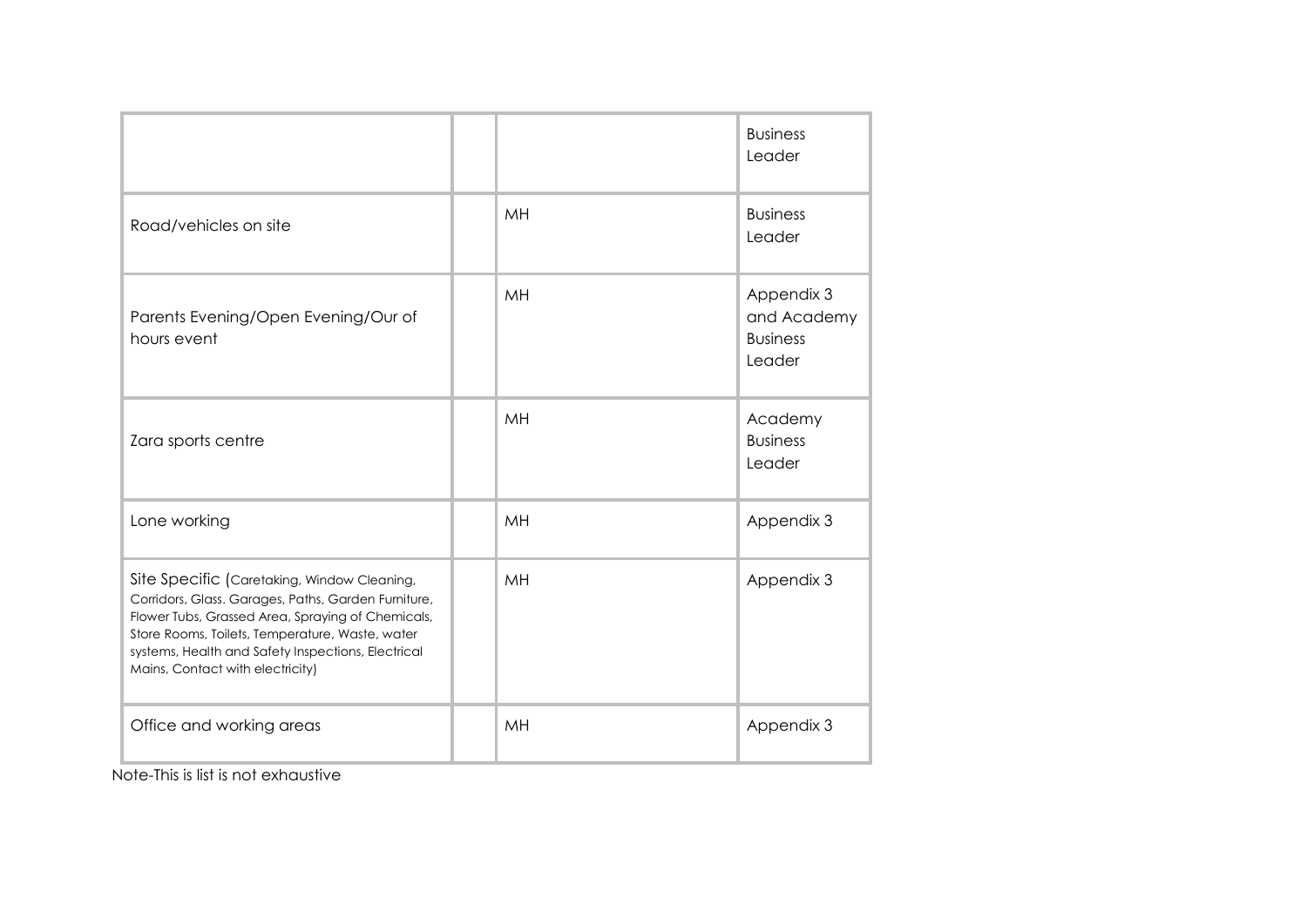

#### **Appendix 2: risk assessment template**

LIKELIHOOD(L) = Frequent (5) - Probable (4) - Occasional (3) - Improbable (2) - Remote (1)

SEVERITY (S) = Catastrophic (5) - Major (4) - Reportable (3) - Serious (2) - Minor (1)

Degree of Risk (DR) = LIKELIHOOD x SEVERITY

\*\* Residual risk is the level of risk that remains after suitable and sufficient control measures are introduced.

| Assessment conducted by:<br>Risk assessment title: | Job title:       | Covered:             |
|----------------------------------------------------|------------------|----------------------|
| Date of assessment:                                | Review interval: | Date of next review: |

| <b>ACTIVITY</b>                         | <b>PERSON</b><br><b>AT RISK</b> | <b>SIGNIFICANT</b><br><b>HAZARDS</b>                           | RISK* |  |           |                                                                                                                                                                                                                                                                                                | <b>RESIDUAL RISK**</b> |  |    |
|-----------------------------------------|---------------------------------|----------------------------------------------------------------|-------|--|-----------|------------------------------------------------------------------------------------------------------------------------------------------------------------------------------------------------------------------------------------------------------------------------------------------------|------------------------|--|----|
|                                         |                                 |                                                                |       |  | <b>DR</b> | <b>RISK CONTROL MEASURES</b>                                                                                                                                                                                                                                                                   |                        |  | DR |
| <b>EXAMPLE</b><br>Hacksaw<br><b>USe</b> | Pupil<br>and<br>peers           | Laceration to<br>pupil using saw<br>Dangers to other<br>pupils | 4     |  | 6         | Pupils who are likely to cause injury to themselves or others<br>are prohibited from using hacksaws.<br>Only staff to replace worn blades by holding the hacksaw<br>in a holding device whilst compressing the frame<br>(replacement blades are replaced with the teeth pointing<br>forwards.) |                        |  |    |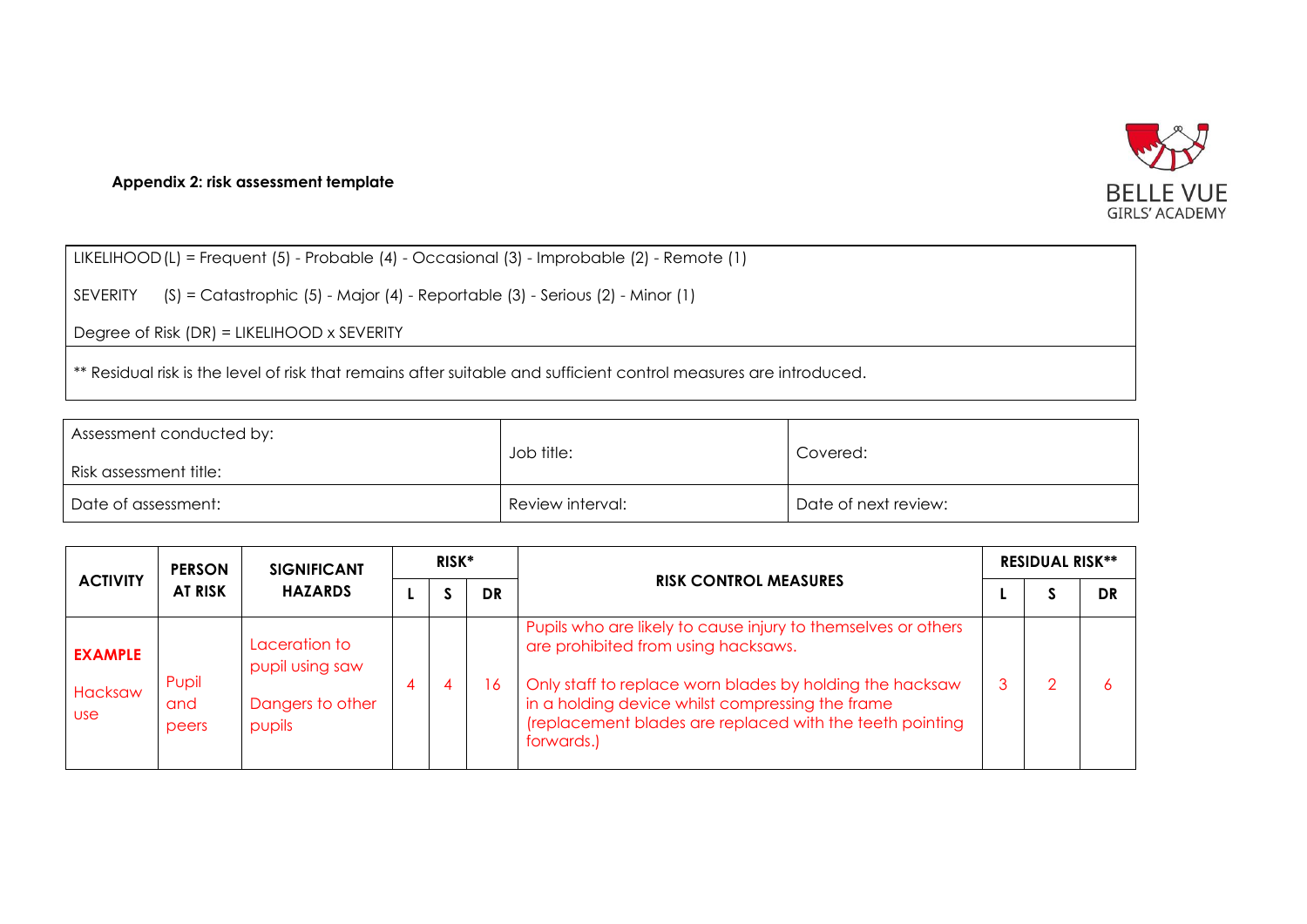## **Appendix 3: Statutory, Required and Site Specific Risk Assessments**

| Assessment conducted by: Matthew Hill<br>Risk assessment title: Statutory, Required and Site Specific |                                                                          |                                                                                                                                                                                                                                                                                                                                                                                                                            |   |       |           | Job title: Academy Business Leader                                                                                                                                                                                                                                 | Covered:<br>Pupils, Staff, Visitors, Contractors and other Stake Holders.                                                                                                                                                                                                                                                                                            |   |                        |                          |  |
|-------------------------------------------------------------------------------------------------------|--------------------------------------------------------------------------|----------------------------------------------------------------------------------------------------------------------------------------------------------------------------------------------------------------------------------------------------------------------------------------------------------------------------------------------------------------------------------------------------------------------------|---|-------|-----------|--------------------------------------------------------------------------------------------------------------------------------------------------------------------------------------------------------------------------------------------------------------------|----------------------------------------------------------------------------------------------------------------------------------------------------------------------------------------------------------------------------------------------------------------------------------------------------------------------------------------------------------------------|---|------------------------|--------------------------|--|
|                                                                                                       | Date of assessment: 07/10/2021                                           |                                                                                                                                                                                                                                                                                                                                                                                                                            |   |       |           | Review interval: 1 year                                                                                                                                                                                                                                            | Date of next review: 07/10/2022                                                                                                                                                                                                                                                                                                                                      |   |                        |                          |  |
|                                                                                                       | <b>PERSON AT</b><br><b>SIGNIFICANT</b>                                   |                                                                                                                                                                                                                                                                                                                                                                                                                            |   | RISK* |           |                                                                                                                                                                                                                                                                    |                                                                                                                                                                                                                                                                                                                                                                      |   | <b>RESIDUAL RISK**</b> |                          |  |
| <b>ACTIVITY</b>                                                                                       | <b>RISK</b>                                                              | <b>HAZARDS</b>                                                                                                                                                                                                                                                                                                                                                                                                             | L | S     | <b>DR</b> |                                                                                                                                                                                                                                                                    | <b>RISK CONTROL MEASURES</b>                                                                                                                                                                                                                                                                                                                                         |   | S                      | <b>DR</b>                |  |
|                                                                                                       |                                                                          |                                                                                                                                                                                                                                                                                                                                                                                                                            |   |       |           | <b>SLIPS TRIPS AND FALLS</b>                                                                                                                                                                                                                                       |                                                                                                                                                                                                                                                                                                                                                                      |   |                        |                          |  |
| Corridors,<br>paths,<br>classrooms<br>and<br>communal<br>areas floor<br>safety                        | Pupils, Staff,<br>Visitors,<br>Contractors and<br>other Stake<br>Holders | Staff, pupils, visitors<br>and contractors may be<br>injured as a result of a<br>slip or trip on:<br>•damaged carpets<br>/mats,<br>•spillages from cleaning<br>substances / beverages<br>•items of equipment<br>obstructing walkways<br>•defective surfaces<br>inside or outside of the<br>building.<br>•ice in winter weather<br>•wet leaves on path<br>This may result in<br>bumps and blows,<br>bruising and fractures. | 4 | 3     | 12        | part of site walk round by Site Manager<br>clean up immediately then area should be isolated).<br>Efforts made to grit external floors in icy weather.<br>Paths to be cleared at regular intervals.<br>$\bullet$<br>can obstruct a walkway.<br>of each working day | Visual inspection of surfaces, walkways and doors to be conducted as<br>Spillages to be cleaned up immediately as identified (if not possible to<br>Defected areas to be highlighted and cordoned off where possible.<br>All equipment to be positioned to ensure that no computer equipment<br>Visual inspections of floor area to be conducted before commencement | 2 | $\overline{2}$         | $\boldsymbol{\varDelta}$ |  |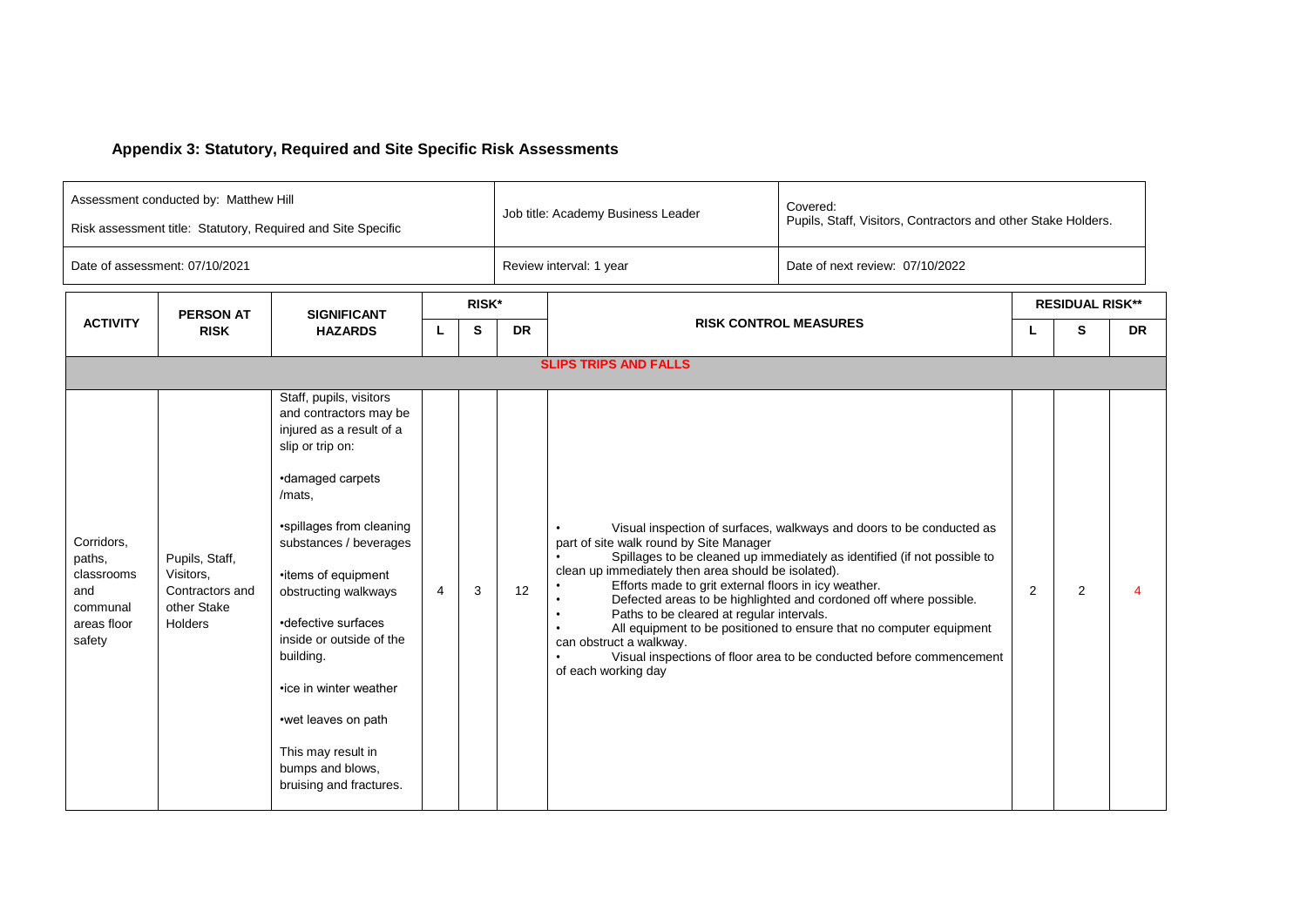|                    |       |                                                                                                                                                                                                                                                                                                                   |   |        | <b>MANUAL HANDLING</b>                                                                                                                                                                                                                                                                                                                                                                                                                                                                                                                                                                                                                                        |   |                |   |
|--------------------|-------|-------------------------------------------------------------------------------------------------------------------------------------------------------------------------------------------------------------------------------------------------------------------------------------------------------------------|---|--------|---------------------------------------------------------------------------------------------------------------------------------------------------------------------------------------------------------------------------------------------------------------------------------------------------------------------------------------------------------------------------------------------------------------------------------------------------------------------------------------------------------------------------------------------------------------------------------------------------------------------------------------------------------------|---|----------------|---|
| Manual<br>handling | Staff | Staff may be injured as<br>a result of using<br>incorrect lifting<br>techniques and<br>attempting to lift<br>heavy/cumbersome<br>loads. Such injuries<br>may result in:<br>Sprains<br>$\bullet$<br><b>Back Injuries</b><br>$\bullet$<br>Muscular Skeletal<br>$\bullet$<br>Disorders (MSDs)<br>Impact<br>$\bullet$ | 3 | 3<br>9 | Staff have received annual Manual Handling training in the form of a<br>$\bullet$<br>H&S booklet<br>Shared lifting practices to be adopted where appropriate.<br>$\bullet$<br>Large / heavy items to be assessed before handling.<br>$\bullet$<br>Lifting and Handling aids to be provided where necessary.<br>$\bullet$<br>Formal assessments of manual handling activities to be conducted for<br>$\bullet$<br>routine activities where there is a significant risk of manual handling. See<br>Academy Business Leader<br>All staff to have the opportunity to read manual handling plans& HCPs for<br>$\bullet$<br>pupils with whom they are not familiar. | 2 | $\overline{2}$ | 4 |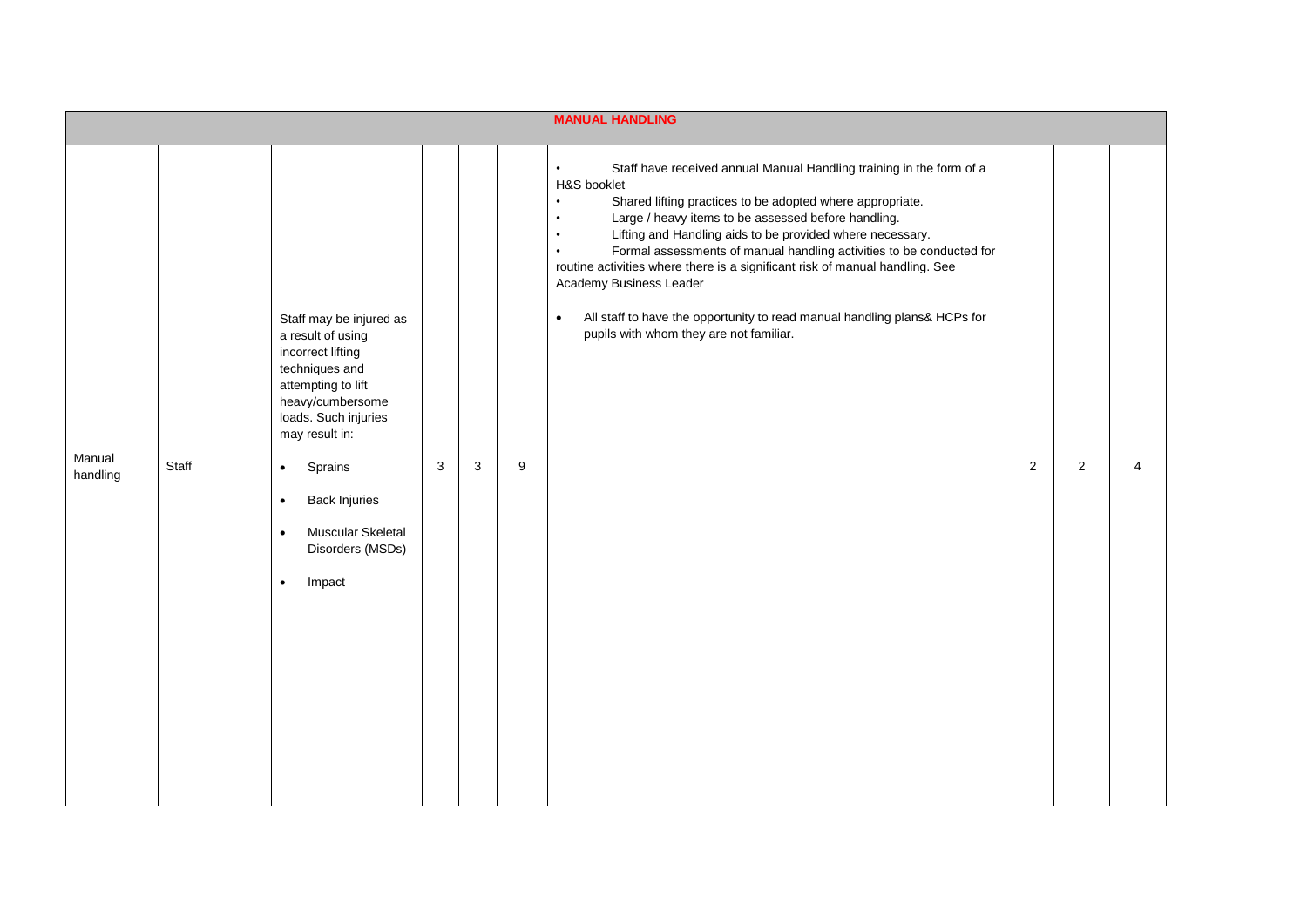|            |                  |                                                                                                                                                                                                                              |   |   | <b>DISPLAY SCREEN EQUIPMENT</b>                                                                                                                                                                                                                                                                                                                                                                                                                                                                                                                                                                                                                                                                                                                                                                                                                                                                                                                             |   |   |   |
|------------|------------------|------------------------------------------------------------------------------------------------------------------------------------------------------------------------------------------------------------------------------|---|---|-------------------------------------------------------------------------------------------------------------------------------------------------------------------------------------------------------------------------------------------------------------------------------------------------------------------------------------------------------------------------------------------------------------------------------------------------------------------------------------------------------------------------------------------------------------------------------------------------------------------------------------------------------------------------------------------------------------------------------------------------------------------------------------------------------------------------------------------------------------------------------------------------------------------------------------------------------------|---|---|---|
| <b>DSE</b> | Staff and Pupils | Staff and pupils may<br>suffer musculoskeletal<br>disorders as a result of<br>incorrect postural set-up<br>of workstations. Such<br>injuries may include eye<br>strains, RSI's, back<br>pain, carpal tunnel<br>syndrome etc. | 3 | 3 | DSE Users to be assessed for the following:<br>Adequate lighting, temperature and ventilation.<br>$\bullet$<br>Regular breaks to be taken to ensure DSE users are not maintaining<br>unsuitable postures.<br>Leg room available beneath desks.<br>$\bullet$<br>Mouse mats provided.<br>DSE Users to be DSE Assessed<br>$\bullet$<br>DSE Users to be provided with any equipment deemed necessary<br>resulting from DSE Assessment (e.g. footrest, anti-glare screen)<br>Adequate lighting to be provided at DSE Workstations<br>$\bullet$<br>Blinds on windows to be provided to reduce glare and reflection.<br>$\bullet$<br>DSE Users to be aware of their entitlement to eye tests and payment<br>$\bullet$<br>towards glasses.<br>DSE Users encouraged to take regular breaks away front the screen<br>$\bullet$<br>9<br>DSE Users encouraged to report any faults with equipment or any<br>$\bullet$<br>medical problems.<br><b>WORKING AT HEIGHTS</b> | 2 | 2 | Δ |
|            |                  |                                                                                                                                                                                                                              |   |   |                                                                                                                                                                                                                                                                                                                                                                                                                                                                                                                                                                                                                                                                                                                                                                                                                                                                                                                                                             |   |   |   |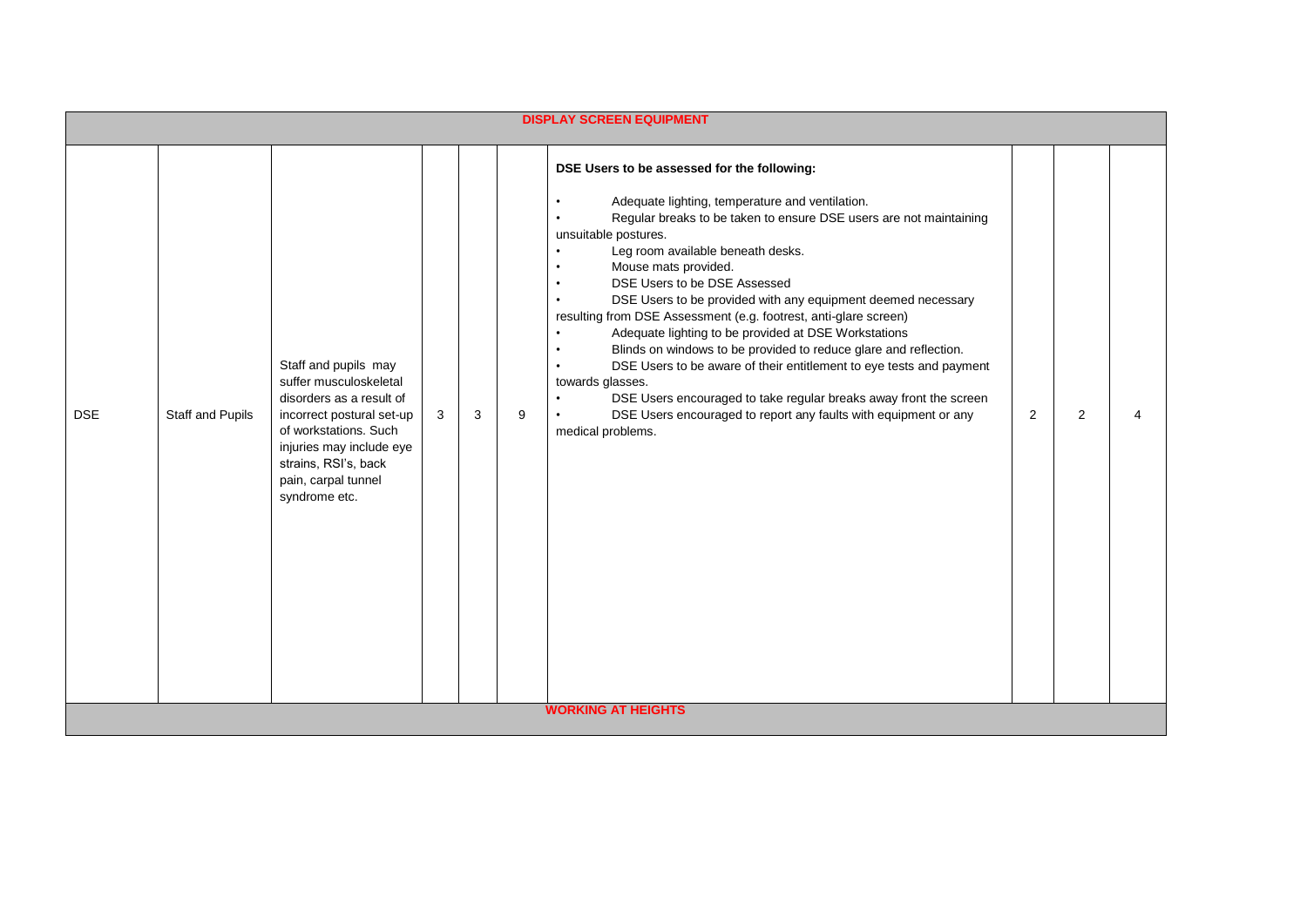| Working at<br>heights | Pupils, Staff,<br>Visitors,<br>Contractors and<br>other Stake<br><b>Holders</b> | Staff, pupils and visitors<br>may be injured as a<br>result of items falling /<br>being thrown from high<br>level walkways. This<br>may result in bumps,<br>blows, bruising and<br>lacerations/ fractures<br>and potentially fatality. | 4 | 4 | 16 | Site staff to control access to roof.<br>Signage to be used/areas to be fenced off if work at height may cause<br>$\bullet$<br>a potential hazard to those below<br>Only light items to be stored at height.<br>Only adults to reach for items stored at height ensuring that no pupils<br>$\bullet$<br>are below the potential "drop zone."<br>Items at height to be stored in a sensible manner to ensure that the<br>potential for falls is limited.<br>Suitable access equipment to be provided and maintained for staff to<br>access items stored at height.<br>Stepladders/ladders should only be used by trained people or<br>$\bullet$<br>instructed how to use them<br>Stepladders/ladders to be regularly inspected and maintained<br>$\bullet$<br>Use of stepladder/ladder specific to the height required<br>$\bullet$<br>Appropriate signage to be used when deemed appropriate, i.e.<br>doorways/stairs/steps.<br>All ladders to be locked/stored away when not in use. Pupils are strictly<br>forbidden from using any type of ladder.<br>All lone working on ladders/at height should be avoided unless absolutely<br>$\bullet$<br>necessary i.e. emergency work.<br>Anyone lone working on ladders/height must have received working at<br>$\bullet$<br>height awareness training<br>$\bullet$<br>All staff carrying out regular height/ladder work to have received working at<br>height training | 3 |   | $12 \overline{ }$ |
|-----------------------|---------------------------------------------------------------------------------|----------------------------------------------------------------------------------------------------------------------------------------------------------------------------------------------------------------------------------------|---|---|----|---------------------------------------------------------------------------------------------------------------------------------------------------------------------------------------------------------------------------------------------------------------------------------------------------------------------------------------------------------------------------------------------------------------------------------------------------------------------------------------------------------------------------------------------------------------------------------------------------------------------------------------------------------------------------------------------------------------------------------------------------------------------------------------------------------------------------------------------------------------------------------------------------------------------------------------------------------------------------------------------------------------------------------------------------------------------------------------------------------------------------------------------------------------------------------------------------------------------------------------------------------------------------------------------------------------------------------------------------------------------------------------------------------------------|---|---|-------------------|
|                       |                                                                                 |                                                                                                                                                                                                                                        |   |   |    | <b>WORKING ON THE SCHOOL ROOF</b>                                                                                                                                                                                                                                                                                                                                                                                                                                                                                                                                                                                                                                                                                                                                                                                                                                                                                                                                                                                                                                                                                                                                                                                                                                                                                                                                                                                   |   |   |                   |
| Working on<br>roof    | Staff and<br>Contractors                                                        | Staff and contractors<br>from slips, trips and falls<br>leading to fractures,<br>bumps, blows to head,<br>lacerations and<br>potential fatality.                                                                                       | 4 | 5 | 20 | Roof is of sound construction<br>$\bullet$<br>Any work on roofs or access to roofs should only be attempted in<br>$\bullet$<br>suitable weather conditions i.e. no frost/ice, no excessive wind etc<br>$\bullet$<br>Access to roofs only by site staff and competent contractors. All work<br>within 2 metres from the edge to have additional barriers/measures in place to<br>prevent falling<br>Suitable work wear and footwear to be worn<br>All lone working on roofs must only be carried out in emergency<br>situations                                                                                                                                                                                                                                                                                                                                                                                                                                                                                                                                                                                                                                                                                                                                                                                                                                                                                      | 3 | Δ | 12                |
|                       |                                                                                 |                                                                                                                                                                                                                                        |   |   |    | <b>NEW EMPLOYEE</b>                                                                                                                                                                                                                                                                                                                                                                                                                                                                                                                                                                                                                                                                                                                                                                                                                                                                                                                                                                                                                                                                                                                                                                                                                                                                                                                                                                                                 |   |   |                   |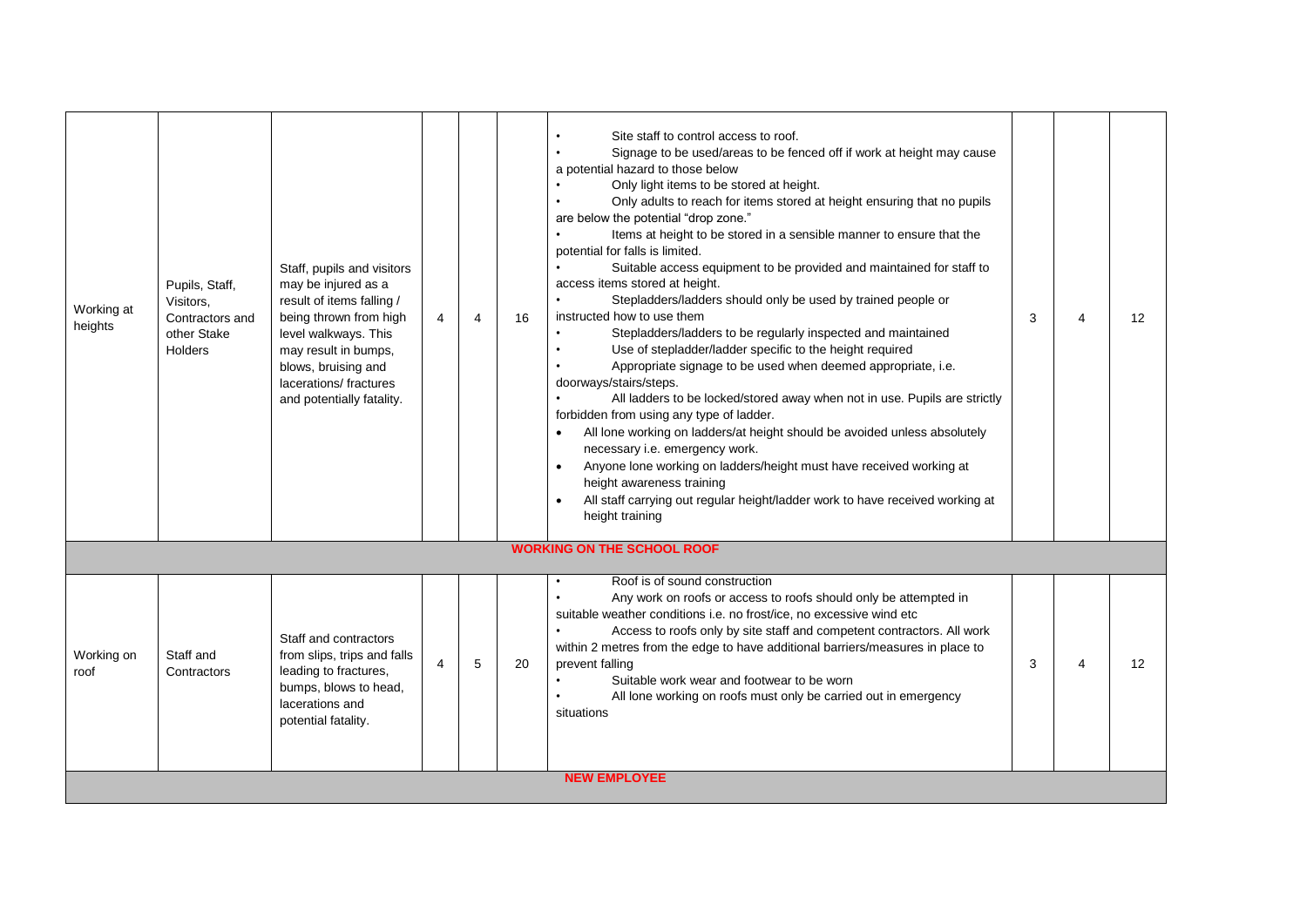| <b>New</b><br>employees  | Staff                                      | Injury to new staff<br>member                                                                                                                                                                                                                                            | 3 | 3 | To receive undertake staff induction process asap.<br>To undertake only those tasks previous training allows.<br>$\bullet$<br>9<br>To complete all relevant additional training the post requires within the<br>$\bullet$<br>timescales set the induction period.<br><b>USE OF EQUIPMENT</b>                                                                                                                                                                                                                                                          | 2 | $\overline{2}$ | Δ  |  |  |
|--------------------------|--------------------------------------------|--------------------------------------------------------------------------------------------------------------------------------------------------------------------------------------------------------------------------------------------------------------------------|---|---|-------------------------------------------------------------------------------------------------------------------------------------------------------------------------------------------------------------------------------------------------------------------------------------------------------------------------------------------------------------------------------------------------------------------------------------------------------------------------------------------------------------------------------------------------------|---|----------------|----|--|--|
|                          |                                            |                                                                                                                                                                                                                                                                          |   |   |                                                                                                                                                                                                                                                                                                                                                                                                                                                                                                                                                       |   |                |    |  |  |
| Use of<br>equipment      | <b>Staff and Pupils</b>                    | Staff and children may<br>be injured as a result of<br>contact with moving<br>equipment, interactive<br>computer equipment<br>and all other classroom<br>equipment. Such<br>injuries may include<br>cuts, lacerations,<br>electric shock and eye<br>strain / irritation. | 4 | 3 | All electrical equipment to be PAT tested in line with school cycle.<br>$\bullet$<br>All equipment visually inspected by teacher prior to use and<br>$\bullet$<br>condemned until repaired / replaced if any defects noticed.<br>PPE to be provided where required.<br>12<br>Training and instruction given to all staff and children who operate the<br>equipment.<br>Children to be supervised when using equipment.<br>No loose hair, clothing or jewellery to be worn when using equipment.<br>Trailing cables to be secured to prevent trips.    | 3 | 2              | 6  |  |  |
|                          |                                            |                                                                                                                                                                                                                                                                          |   |   | <b>CONTRACTOR RISK ASSESSMENT</b>                                                                                                                                                                                                                                                                                                                                                                                                                                                                                                                     |   |                |    |  |  |
| Contractors<br>(general) | Pupils, staff,<br>visitors,<br>contractors | Injury to pupils, staff,<br>visitors, contractors                                                                                                                                                                                                                        | 4 | 5 | Contractors are required to comply with the school safety policy<br>Contractors are required to sign in and out as for all visitors<br>Business Leader to ask contractors, at a pre contract meeting, if they<br>are going to create any hazards and how they are to control them.<br>Contractors to be used must satisfy selection criteria<br>Contractors to be supervised and monitored by Site Manager whilst on<br>premises in accordance with safeguarding requirements<br>20<br>Business Leader to induct contractors using contractor booklet | 4 | 3              | 12 |  |  |
|                          |                                            |                                                                                                                                                                                                                                                                          |   |   | <b>CLASSROOM AND GENERAL AREAS RISK ASSESSMENT</b>                                                                                                                                                                                                                                                                                                                                                                                                                                                                                                    |   |                |    |  |  |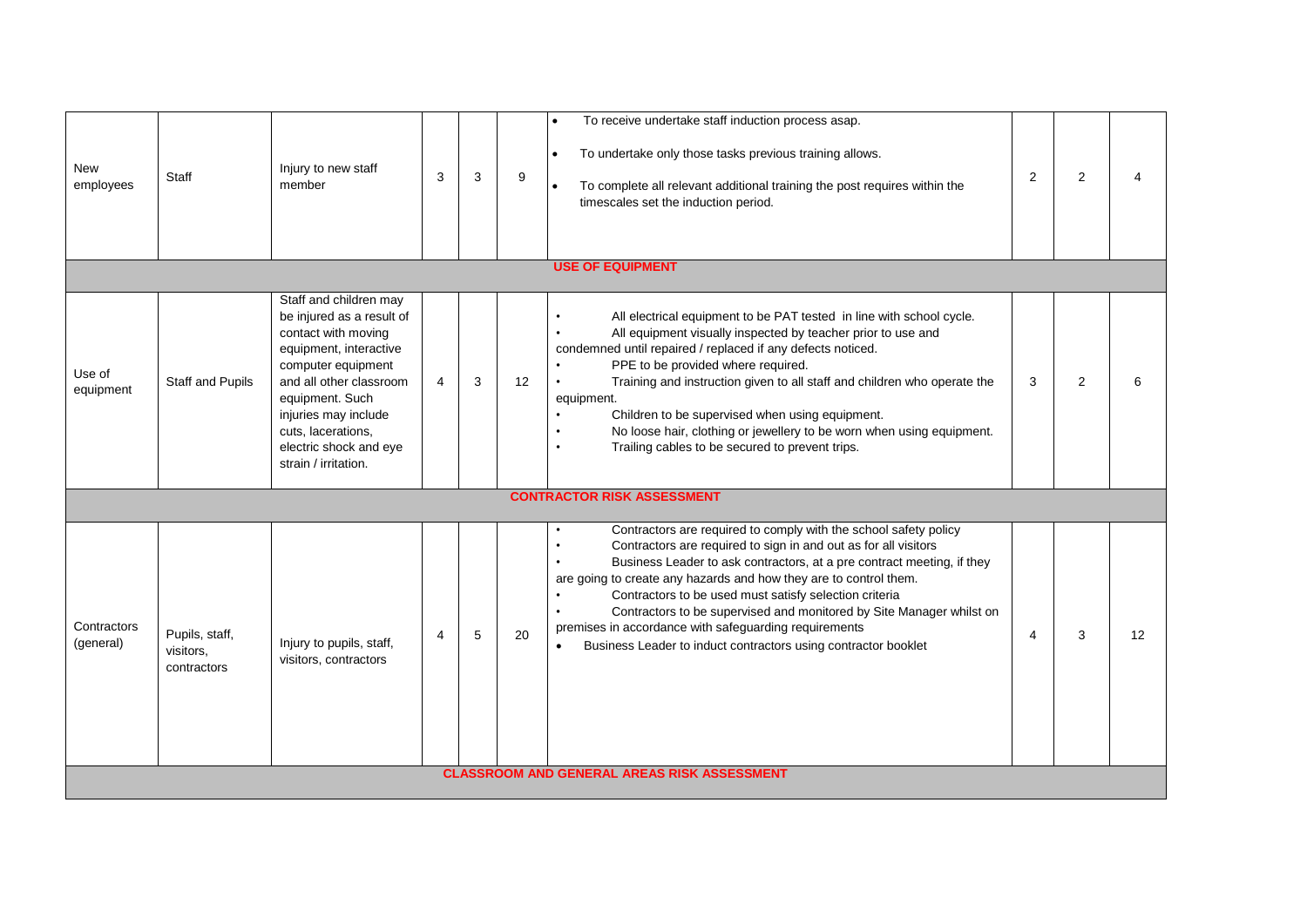| All classroom<br>and teaching<br>areas | Pupil, Staff and<br>Visitors  | Pupils, staff and visitors<br>from: slips, trips, falls,<br>burns & scalds and<br>electrocution. | $\overline{4}$ | 3 | 12 | See general control measures for example:<br>Slips and trips<br>Falls from height (and use of step ladders)<br>$\bullet$<br>Use of equipment<br>$\bullet$<br>Contact with electricity<br>$\bullet$<br>Manual handling & HCPs<br>$\bullet$<br><b>Additional comments:</b><br>Teachers and classroom staff to do a visual check of the classroom and<br>$\bullet$<br>report any concerns to the Site Manager<br>Floors to be maintained in a good condition<br>Spillages cleaned promptly and thoroughly using the appropriate<br>equipment i.e. body fluids spillage kit.<br>Cleaning wet floor signs to be used.<br>$\bullet$<br>Ensure floors are kept dry in wet weather.<br>Avoid having trailing cables.<br>No drinks to be given near electrical equipment.<br>$\bullet$<br>Clean food/drink spillages immediately.<br>$\bullet$<br>Staff to report problems to the site manager using existing procedures.<br>Signs available from the cleaning store.<br>All classroom resources to be stored safely. No heavy items stored at<br>$\bullet$<br>height.<br>Label and store safely damaged equipment/fittings and report to Site<br>Manger using normal procedures<br>Any concerns to be discussed with line managers asap<br>Class size to be assessed against need/risks/age/maturity/experience of<br>$\bullet$<br>the pupils | 3 | 2 | 6 |
|----------------------------------------|-------------------------------|--------------------------------------------------------------------------------------------------|----------------|---|----|---------------------------------------------------------------------------------------------------------------------------------------------------------------------------------------------------------------------------------------------------------------------------------------------------------------------------------------------------------------------------------------------------------------------------------------------------------------------------------------------------------------------------------------------------------------------------------------------------------------------------------------------------------------------------------------------------------------------------------------------------------------------------------------------------------------------------------------------------------------------------------------------------------------------------------------------------------------------------------------------------------------------------------------------------------------------------------------------------------------------------------------------------------------------------------------------------------------------------------------------------------------------------------------------------------------------------------------|---|---|---|
| Office &<br>Reception                  | Pupils, Staff and<br>visitors | Staff pupils and visitors<br>at risk from intruders,<br>slips, trips and falls                   | $\overline{4}$ | 3 | 12 | Adhere to all general site RAs that apply.<br>$\bullet$<br>Access to the building controlled by key card or by reception.<br>$\bullet$<br>CCTV monitoring<br>$\bullet$<br>See general control measures for example:<br>Slips and trips<br>Falls from height (and use of step ladders)<br>$\bullet$<br>Use of equipment<br>$\bullet$<br>Contact with electricity<br>$\bullet$                                                                                                                                                                                                                                                                                                                                                                                                                                                                                                                                                                                                                                                                                                                                                                                                                                                                                                                                                          | 3 | 2 | 6 |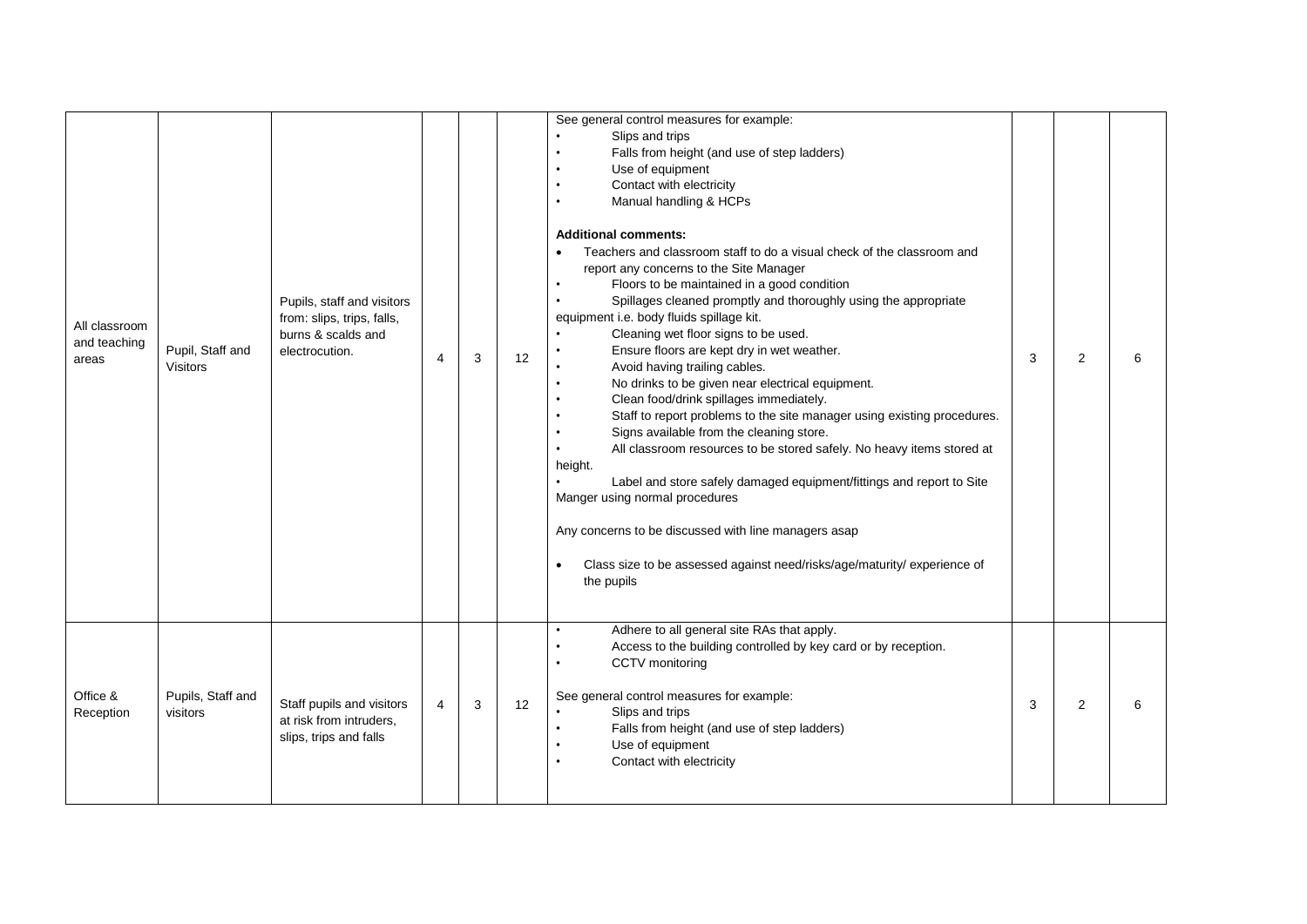|              |       |                             |                |                 |    | <b>LONE WORKING</b>                                                       |   |              |   |
|--------------|-------|-----------------------------|----------------|-----------------|----|---------------------------------------------------------------------------|---|--------------|---|
|              |       |                             |                |                 |    | Policy guidance and information available on the school website           |   |              |   |
|              |       |                             |                |                 |    |                                                                           |   |              |   |
|              |       |                             |                |                 |    |                                                                           |   |              |   |
| Lone         |       |                             |                |                 |    | Any expectant mothers are subject to an individual risk assessment by thr |   |              |   |
| Working (Out |       | Injury to all staff working |                |                 |    | <b>Business Leader</b>                                                    |   |              |   |
| of school    | Staff | alone                       | $\overline{4}$ | $5\phantom{.0}$ | 20 |                                                                           | 3 | $\mathbf{3}$ | 9 |
| hours and    |       |                             |                |                 |    | If lone working cannot be avoided, the following control measures are in  |   |              |   |
| holidays)    |       |                             |                |                 |    |                                                                           |   |              |   |
|              |       |                             |                |                 |    | place                                                                     |   |              |   |
|              |       |                             |                |                 |    | Staff are 'competent' (e.g. trained) to carry out the activity            |   |              |   |
|              |       |                             |                |                 |    | Formal procedures are in place within the section / team relating to      |   |              |   |
|              |       |                             |                |                 |    | lone working activities                                                   |   |              |   |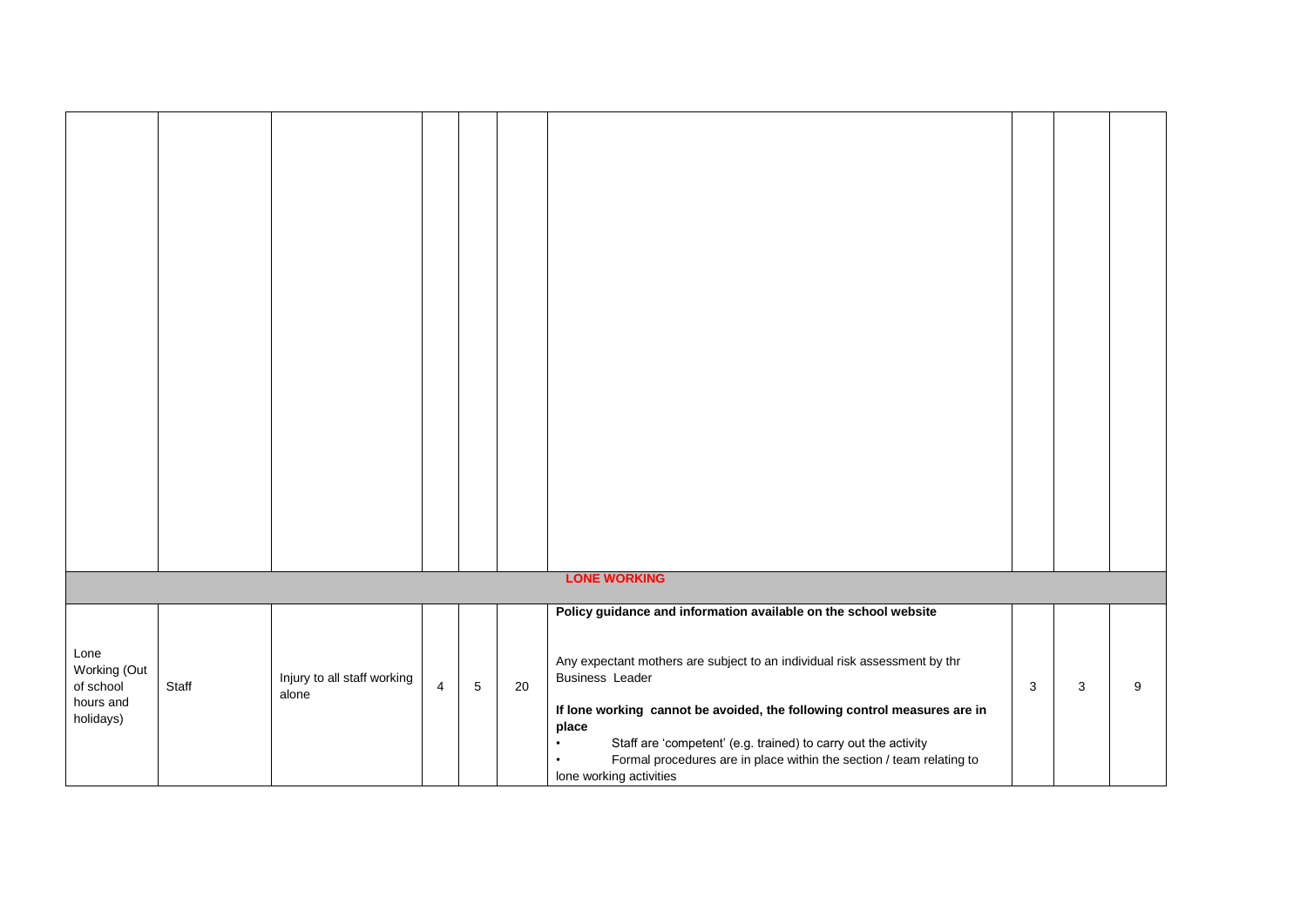|  | All staff have been made aware of the procedures (within induction for                                                                                        |  |  |  |  |  |  |
|--|---------------------------------------------------------------------------------------------------------------------------------------------------------------|--|--|--|--|--|--|
|  | new members of staff)                                                                                                                                         |  |  |  |  |  |  |
|  | Arrangements are in place for reviewing lone working procedures, i.e.<br>٠<br>following an accident / near miss / incident, or on a periodic basis (annually) |  |  |  |  |  |  |
|  | Arrangements are in place for staff to raise their concerns relating to                                                                                       |  |  |  |  |  |  |
|  | working arrangements as they arise                                                                                                                            |  |  |  |  |  |  |
|  |                                                                                                                                                               |  |  |  |  |  |  |
|  |                                                                                                                                                               |  |  |  |  |  |  |
|  |                                                                                                                                                               |  |  |  |  |  |  |
|  | Staff do work alone early / late / holidays                                                                                                                   |  |  |  |  |  |  |
|  | Lone working procedures cover this situation                                                                                                                  |  |  |  |  |  |  |
|  | Procedures include security arrangements, i.e. ensuring that external                                                                                         |  |  |  |  |  |  |
|  | doors / windows secured to prevent unauthorised access into the premises                                                                                      |  |  |  |  |  |  |
|  |                                                                                                                                                               |  |  |  |  |  |  |
|  | • However Lone workers are required to be in regular contact with someone who                                                                                 |  |  |  |  |  |  |
|  | knows they are working alone (Site staff have Academy Business Leader and                                                                                     |  |  |  |  |  |  |
|  | Head teacher mobile number).                                                                                                                                  |  |  |  |  |  |  |
|  | School site has monitored CCTV<br>$\bullet$                                                                                                                   |  |  |  |  |  |  |
|  |                                                                                                                                                               |  |  |  |  |  |  |
|  |                                                                                                                                                               |  |  |  |  |  |  |
|  |                                                                                                                                                               |  |  |  |  |  |  |
|  | <b>Attending an Alarm Callout</b>                                                                                                                             |  |  |  |  |  |  |
|  |                                                                                                                                                               |  |  |  |  |  |  |
|  | Only identified key-holders to attend alarm call outs.                                                                                                        |  |  |  |  |  |  |
|  | Arrangements in place to inform others when visiting the site out of hours,<br>$\bullet$                                                                      |  |  |  |  |  |  |
|  | ensuring that an alarm is raised in the event of an accident / incident                                                                                       |  |  |  |  |  |  |
|  | occurring on site.                                                                                                                                            |  |  |  |  |  |  |
|  |                                                                                                                                                               |  |  |  |  |  |  |
|  | Mobile phones to be carried at all times.                                                                                                                     |  |  |  |  |  |  |
|  |                                                                                                                                                               |  |  |  |  |  |  |
|  | Intruder and fire alarm linked to the monitoring station<br>$\bullet$                                                                                         |  |  |  |  |  |  |
|  |                                                                                                                                                               |  |  |  |  |  |  |
|  |                                                                                                                                                               |  |  |  |  |  |  |
|  | <b>ADVERSE WEATHER CONDITIONS</b>                                                                                                                             |  |  |  |  |  |  |
|  |                                                                                                                                                               |  |  |  |  |  |  |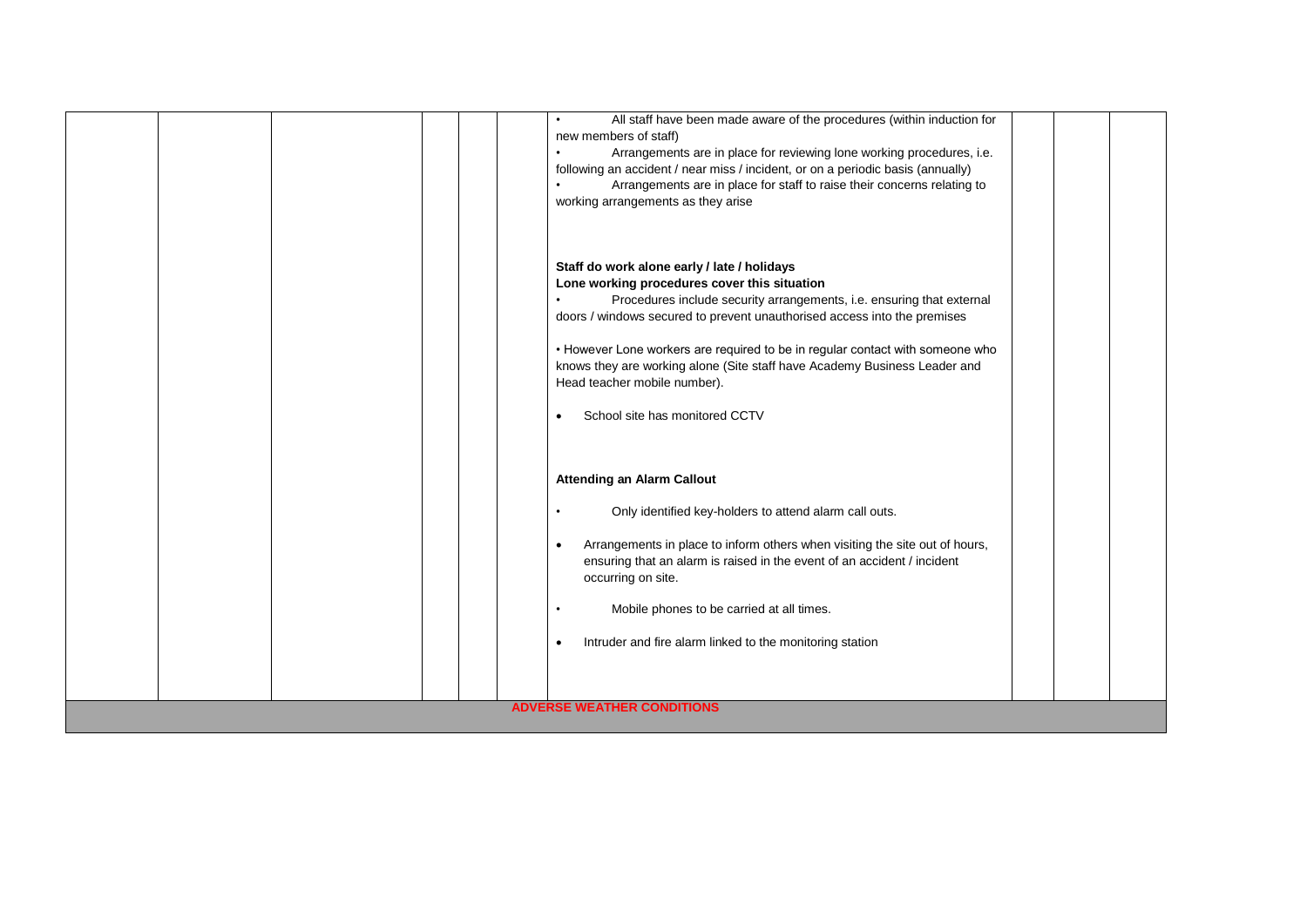| Exposure to<br>inclement<br>weather | Staff and Pupils            | Staff/pupils may suffer<br>from conditions of<br>hypothermia and sun<br>burn and dehydration as<br>a result of<br>working/exposure in<br>external areas for long<br>periods of time.    | 3              | 3 | 9  | Drinking water provided to Pupil/staff in hot weather.<br>Suitable clothing to be worn by Pupil/staff.<br>Regular communication with Pupil/staff to take place in extremes of<br>temperature.                                                                                                                                                                                                                                                                                                                                                                                                                                                                                                                                                                                                                                                                                                                                                                                                                                                                                                   | 2 | 2 | $\overline{4}$ |
|-------------------------------------|-----------------------------|-----------------------------------------------------------------------------------------------------------------------------------------------------------------------------------------|----------------|---|----|-------------------------------------------------------------------------------------------------------------------------------------------------------------------------------------------------------------------------------------------------------------------------------------------------------------------------------------------------------------------------------------------------------------------------------------------------------------------------------------------------------------------------------------------------------------------------------------------------------------------------------------------------------------------------------------------------------------------------------------------------------------------------------------------------------------------------------------------------------------------------------------------------------------------------------------------------------------------------------------------------------------------------------------------------------------------------------------------------|---|---|----------------|
| Snow and Ice<br>removal             | Staff, pupils &<br>visitors | Staff, pupils & visitors<br>hazards include slips,<br>trips and falls, loss of<br>control of vehicle,<br>exposure, exposure to<br>rock salt, lone working<br>leading to risk of injury. | $\overline{4}$ | 4 | 16 | Due diligence and care to be taken by staff either in vehicles or by foot<br>$\bullet$<br>Suitable footwear to be worn during these conditions<br>$\bullet$<br>Due diligence and care to be taken by staff<br>$\bullet$<br>Suitable footwear and PPE to be worn during these conditions<br>(including handling of rock salt)<br>Use of mechanical machinery where possible to reduce manual<br>$\bullet$<br>handling<br>Staff to be aware of lone working guidance.<br>$\bullet$<br>Site Staff to salt the walkway as a priority<br>$\bullet$<br>Car park to be salted as and when required after the walkway is salted.<br>$\bullet$<br><b>Site Staff</b><br>Staff to have adequate knowledge of lifting techniques<br>$\bullet$<br>Site staff issued with wellies<br>$\bullet$<br>Manual push gritter on site<br>$\bullet$<br>In severe snow, site gritted by external contractor<br>$\bullet$<br>First aid provision on site: including eye wash facilities. Site manager to<br>$\bullet$<br>ensure staff clearing snow aware of safety measures and availability of first<br>aid resources. | 3 | 3 | 9              |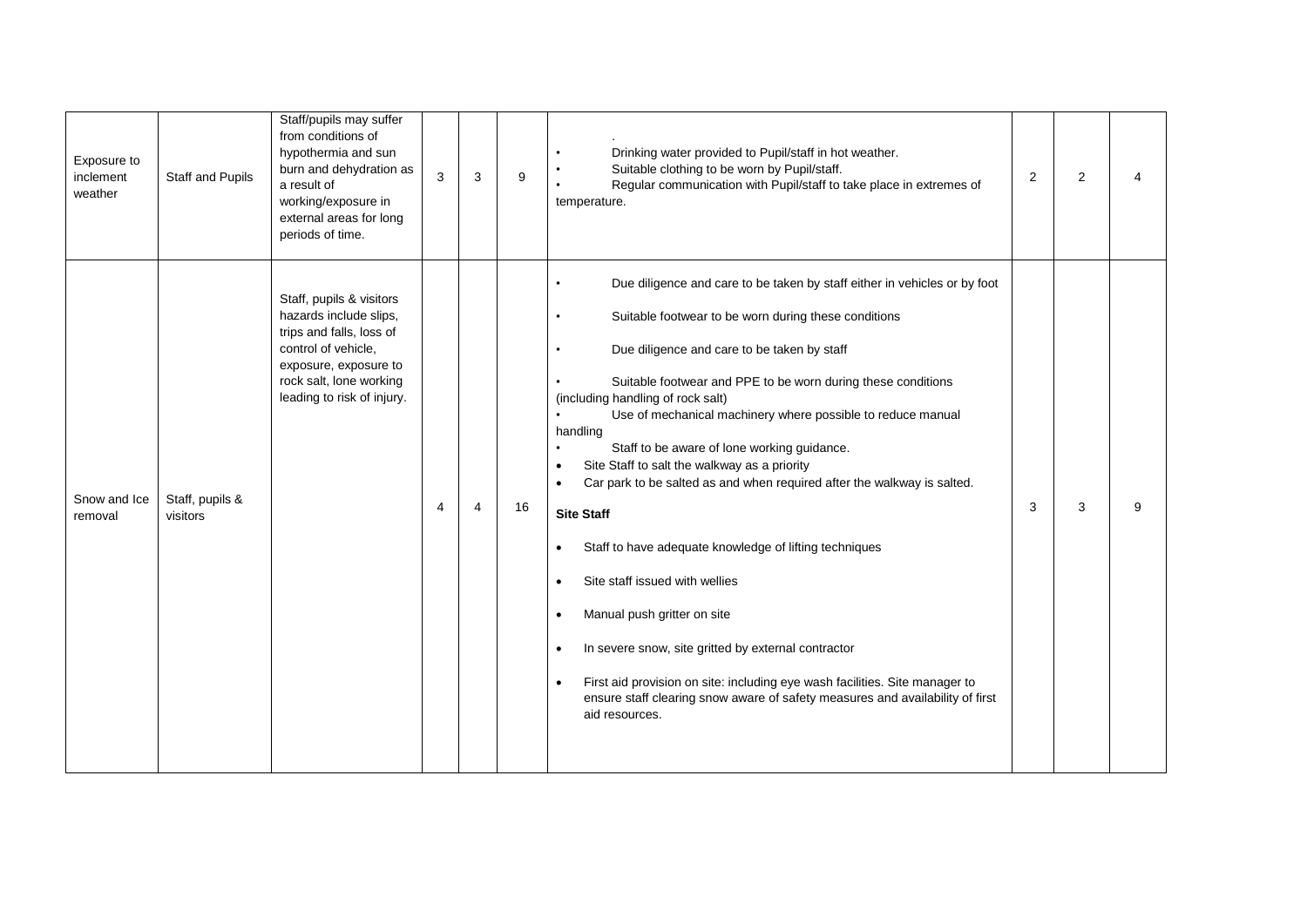|                                                                   |                                                         |                                                                                                                                                                                                                                                                                                                                                     |                |   |    | <b>COSHH</b>                                                                                                                                                                                                                                                                                                                                                                                                                                                                                                                                                                                                     |                |   |   |
|-------------------------------------------------------------------|---------------------------------------------------------|-----------------------------------------------------------------------------------------------------------------------------------------------------------------------------------------------------------------------------------------------------------------------------------------------------------------------------------------------------|----------------|---|----|------------------------------------------------------------------------------------------------------------------------------------------------------------------------------------------------------------------------------------------------------------------------------------------------------------------------------------------------------------------------------------------------------------------------------------------------------------------------------------------------------------------------------------------------------------------------------------------------------------------|----------------|---|---|
| Cleaning<br>chemicals &<br>hazardous<br>substances.<br>flammables | Site Staff,<br>Caretaker.<br>Cleaners, Pupils,<br>Staff | Site manager,<br>caretaking, cleaners,<br>pupils, staff from:<br>Splashes to skin or<br>eyes, burns                                                                                                                                                                                                                                                 | $\overline{4}$ | 3 | 12 | • Site Manager to be aware of COSHH assessments<br>•Chemicals to be stored in appropriate place(s)<br>.Room(s) storing chemicals safely to be locked when not in use.<br>Site Manager to receive COSSH training<br>$\bullet$<br>Subject to annual H&S inspections; site manager responsible for daily<br>$\bullet$<br>management<br>DO NOT store them in gas or electricity cupboards<br>$\bullet$<br>Fire extinguisher to be in place if required<br>$\bullet$<br>COSHH assessments to be carried out and control measures in place<br>$\bullet$<br>Staff to be informed of COSHH control measures<br>$\bullet$ | $\overline{2}$ | 3 | 6 |
| Contact with<br>substances                                        | Teachers and<br>Pupils                                  | Teaching staff and<br>pupils may come into<br>contact with substances<br>during classroom<br>activities. Such<br>substances include<br>science chemicals,<br>paints, cleaning<br>substances and art &<br>design substances such<br>as adhesives. Such<br>injuries may result in<br>eye and skin irritation,<br>burns and breathing<br>difficulties. | 4              | 3 | 12 | Separate COSHH assessments conducted for all harmful substances.<br>Children instructed on the safe use of particular substances.<br>$\bullet$<br>Safety Eyewear conforming to BS EN 166 supplied where required.<br>$\bullet$<br>Protective aprons and gloves to be worn where required.<br>$\bullet$<br>CLEAPSS guidance available for all substances used in Science and<br>$\bullet$<br>Art & Design areas.                                                                                                                                                                                                  | 2              | 3 |   |
|                                                                   |                                                         |                                                                                                                                                                                                                                                                                                                                                     |                |   |    | <b>SITE SPECIFIC RISK ASSESSMENTS</b>                                                                                                                                                                                                                                                                                                                                                                                                                                                                                                                                                                            |                |   |   |
| Caretaking<br>duties                                              | Site Manager,<br>Caretaker, staff<br>and pupils         | Injury to staff, pupils<br>and visitors                                                                                                                                                                                                                                                                                                             | $\overline{4}$ | 3 | 12 | See general control measures for example:<br>Slips and trips<br>Falls from height (and use of step ladders)<br>Use of equipment<br>Contact with electricity                                                                                                                                                                                                                                                                                                                                                                                                                                                      | $\overline{2}$ | 3 | 6 |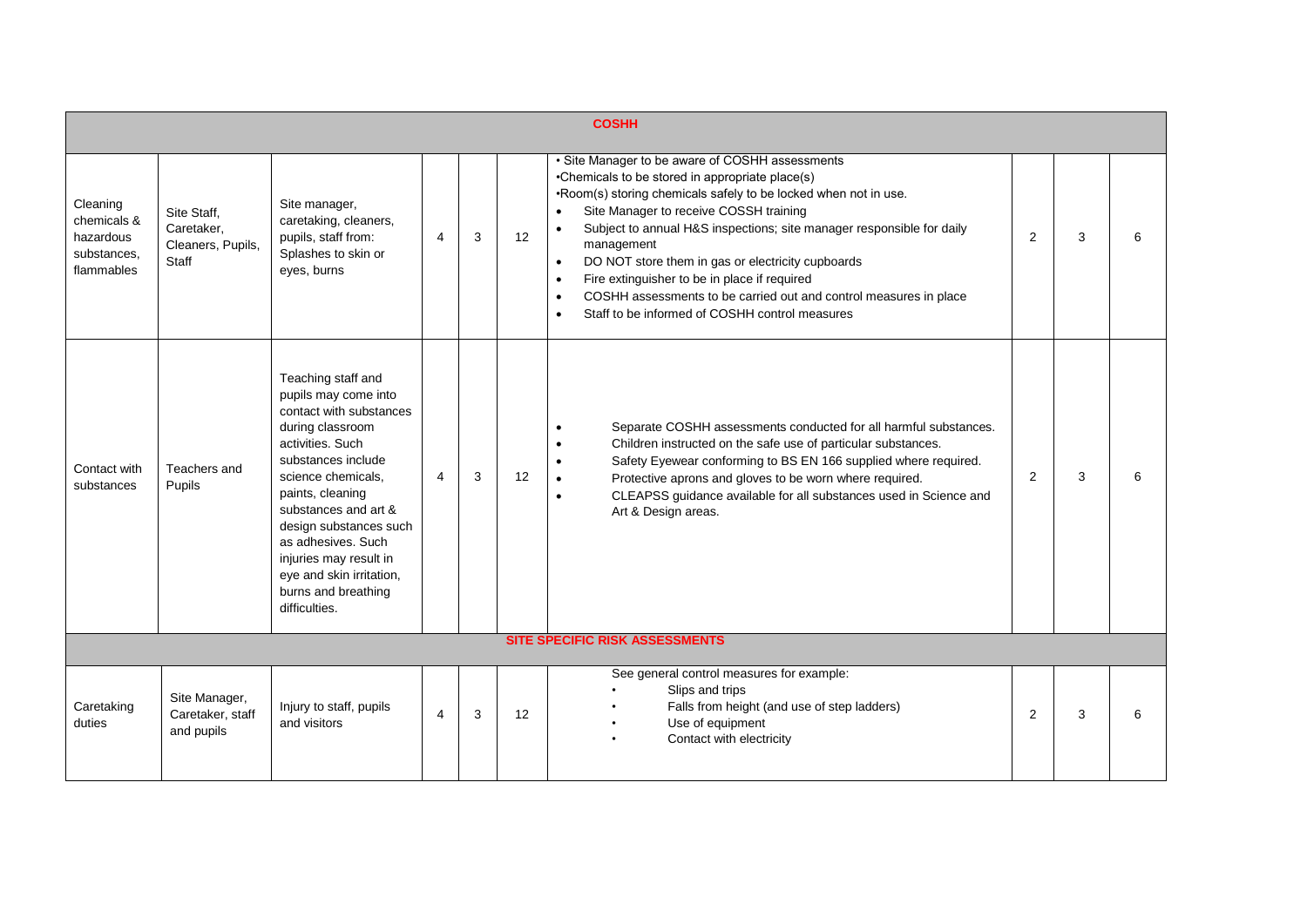| Window<br>cleaning                    | Pupils, staff,<br>visitors.<br>contractors | Window cleaner, people<br>below at risk from fall<br>from heights/dropped<br>objects from height | $\overline{\mathbf{4}}$ | 3 | 12 | Contract cleaners should only be taken on when they can demonstrate<br>$\bullet$<br>a formal risk assessment has been carried out and the control measures<br>identified                                                                                                          | 2 | 3 | 6 |
|---------------------------------------|--------------------------------------------|--------------------------------------------------------------------------------------------------|-------------------------|---|----|-----------------------------------------------------------------------------------------------------------------------------------------------------------------------------------------------------------------------------------------------------------------------------------|---|---|---|
| Corridors                             | Pupils, staff,<br>visitors.                | Pupils, staff, visitors,<br>contractors at risk from<br>slips, trips and falls                   | $\overline{4}$          | 3 | 12 | Ensure floors remain in good condition<br>$\bullet$<br>To be kept clear at all times (no storage of equipment, do not leave bags in<br>corridors etc)                                                                                                                             | 2 | 3 | 6 |
| Glass                                 | Pupils, staff,<br>visitors                 | Pupils, staff, visitors at<br>risk from glass splinters                                          | 4                       | 3 | 12 | Low level glass to be safety glass or treated with safety film<br>Damaged glass to be replaced as soon as possible<br>$\bullet$                                                                                                                                                   | 2 | 3 | 6 |
| Sheds &<br>garages used<br>as storage | Pupils, staff,<br>visitors                 | Staff and contractors at<br>risk from slips, trips,<br>falls, falling items, fire                | $\overline{4}$          | 3 | 12 | Sheds/garages to be kept locked when not in use<br>Shed/garages to be kept tidy<br>Keep storage of hazardous/flammable items to a minimum<br>$\bullet$<br>Bins to be stored away from school                                                                                      | 2 | 3 | 6 |
| Paths                                 | Pupils, staff,<br>visitors                 | Staff, pupils and visitors<br>at risk from slips, trips &<br>falls                               | 4                       | 3 | 12 | Paths to remain in good condition and not breaking up which makes it<br>slippery<br>There should be no holes in the surface<br>If moss or fallen leaves are a problem they should be removed<br>$\bullet$<br>regularly<br>All paths to be cleared once a week when weather allows | 2 | 3 | 6 |
| Garden<br>furniture                   | Pupils, staff,<br>visitors                 | Staff, pupils and visitors<br>at risk from slips, trips &<br>falls                               | 4                       | 3 | 12 | Garden furniture to be inspected regularly and subject to annual<br>maintenance                                                                                                                                                                                                   | 2 | 3 | 6 |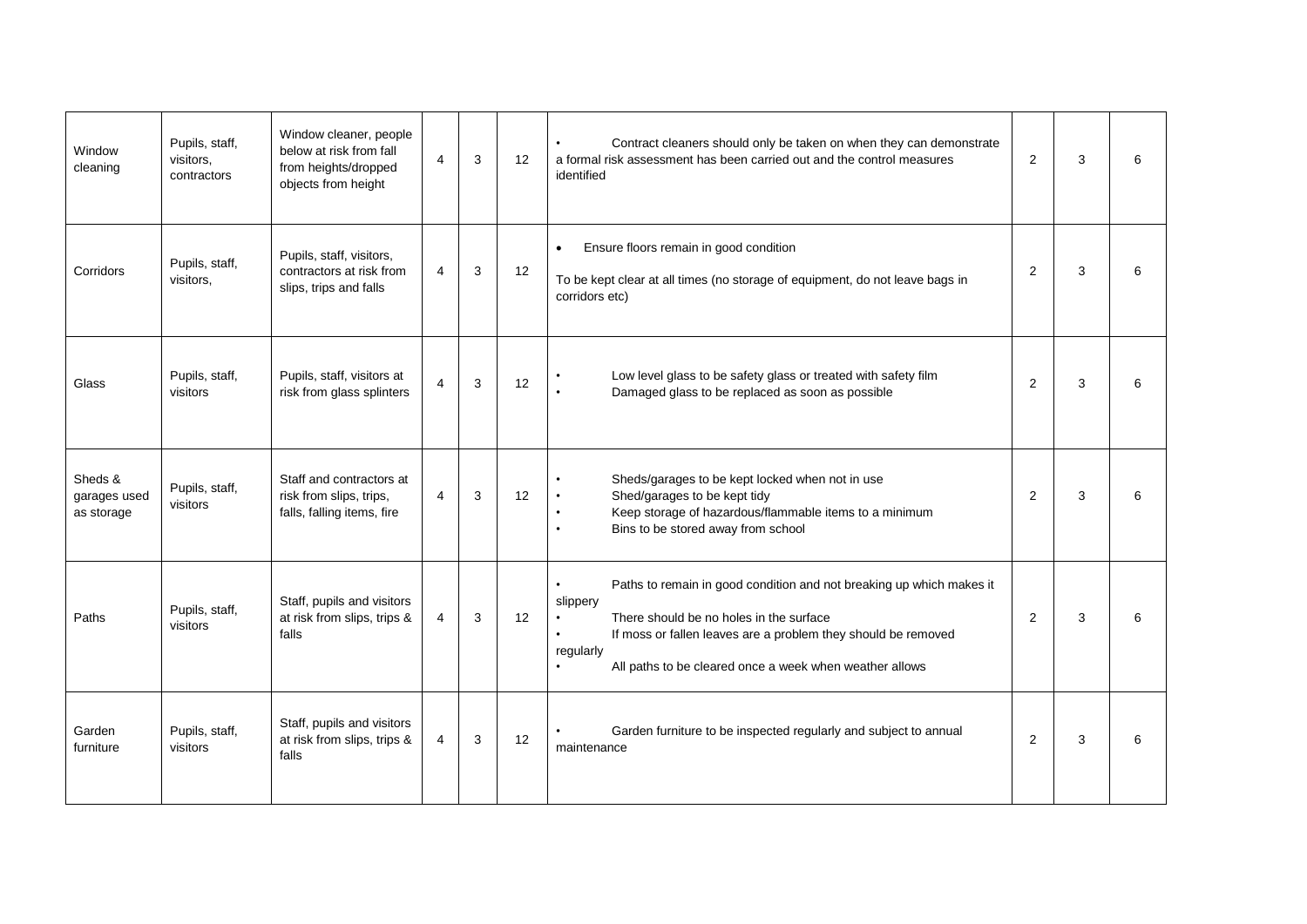| Flower tubs                        | Pupils, staff,<br>visitors | Staff, pupils, visitors at<br>risk from bruising, bone<br>fractures                                                            | 4                        | 3 | 12 | Tubs to be safely positioned to prevent people falling over them                                                                                                                                                                                                                                                                                                                                                                                                                         | 2 | 3 | 6 |
|------------------------------------|----------------------------|--------------------------------------------------------------------------------------------------------------------------------|--------------------------|---|----|------------------------------------------------------------------------------------------------------------------------------------------------------------------------------------------------------------------------------------------------------------------------------------------------------------------------------------------------------------------------------------------------------------------------------------------------------------------------------------------|---|---|---|
| Grassed<br>areas                   | Pupils, staff,<br>visitors | Staff, pupils, visitors at<br>risk from slips, trips &<br>falls                                                                | $\overline{4}$           | 3 | 12 | Grass areas to be inspected regularly by Site Manager to ensure they<br>remain in safe condition, no holes, sharps etc                                                                                                                                                                                                                                                                                                                                                                   | 2 | 3 | 6 |
| Spraying of<br>chemicals           | Pupils, staff,<br>visitors | Pupils, staff, visitors,<br>site manager,<br>contractors at risk<br>from/of Inhalation.<br>chemical absorption<br>through skin | $\overline{\mathbf{4}}$  | 3 | 12 | Chemical spraying should not be carried out in term time<br>$\bullet$<br>Spraying only to be carried out by trained, competent person<br>COSHH assessments to have been completed for chemicals used and<br>control measures rigorously followed                                                                                                                                                                                                                                         | 2 | 3 | 6 |
| Store rooms<br>and storage<br>bays | Pupils, staff,<br>visitors | Staff, pupils and visitors<br>at risk from slips, trips,<br>falls, falling items                                               | 4                        | 3 | 12 | Good housekeeping to be maintained at all times<br>$\bullet$<br>Storage racking etc to be secured to wall<br>$\bullet$<br>Racking and shelving not to be overloaded<br>Kick-stools or step ladders to be available where high shelving in<br>place, any chairs to be removed<br>Suitable lighting<br>Store rooms with potential harmful materials to be locked when not in<br>$\bullet$<br>use<br>Heavy items to be stored on waist high shelving, with light items at top<br>and bottom | 2 | 3 | 6 |
| <b>Toilets</b>                     | Pupils, staff,<br>visitors | Staff, pupils, visitors<br>from poor hygiene,<br>slips, trips, falls, trapped<br>persons                                       | $\overline{\mathcal{A}}$ | 3 | 12 | Toilet areas to be maintained in good condition<br>Toilet areas to be maintained in hygienic conditions<br>Spillages on floors to be mopped up asap with correct signage<br>Soap and drying systems available<br>Where doors have a locking device it must have an override system to<br>release trapped persons<br>Sanitary disposal system in place where necessary and emptied at<br>regular intervals                                                                                | 2 | 3 | 6 |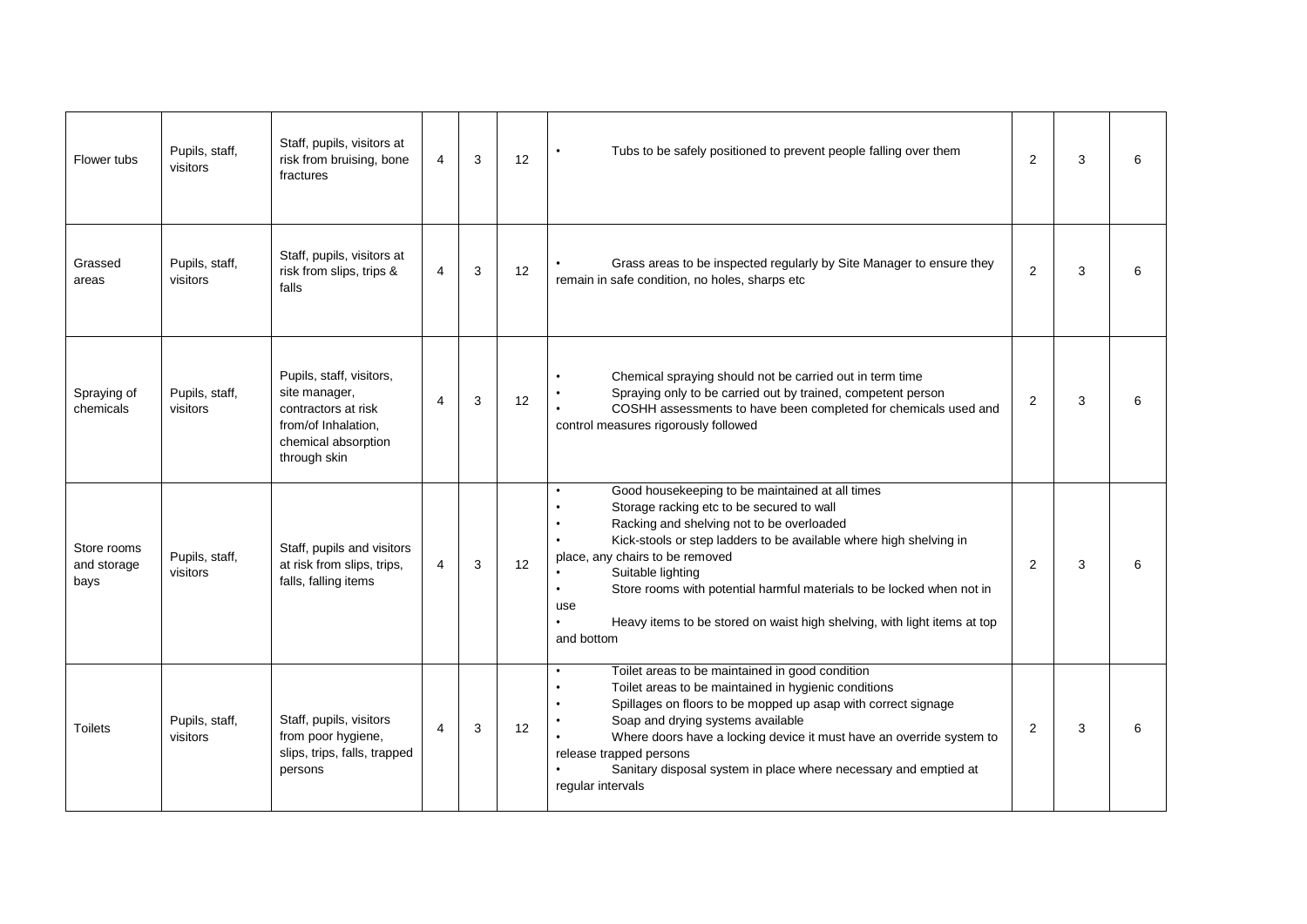| Temperature                                                                                               | Pupils, staff,<br>visitors | Staff, pupils and visitors<br>at risk from cold, heat,<br>stress                                                                                               | $\overline{4}$ | 3 | 12 | School boilers to be capable of maintaining suitable temperature in<br>$\bullet$<br>school<br>Building temperature to be controlled by boiler management system<br>under the guidance of the site manager<br>Sufficient means of ventilation to be available in hot weather<br>If temperature falls below agreed temperature, extra heating provision<br>$\bullet$<br>to be provided or closure of the school must be considered by the Head teacher.                         | $\overline{2}$ | 3 | 6 |
|-----------------------------------------------------------------------------------------------------------|----------------------------|----------------------------------------------------------------------------------------------------------------------------------------------------------------|----------------|---|----|-------------------------------------------------------------------------------------------------------------------------------------------------------------------------------------------------------------------------------------------------------------------------------------------------------------------------------------------------------------------------------------------------------------------------------------------------------------------------------|----------------|---|---|
| Waste<br>(including<br>clinical)                                                                          | Pupils, staff,<br>visitors | Staff and pupils. Slips,<br>trips, falls, hygiene                                                                                                              | 4              | 3 | 12 | Adequate systems to be in place to remove normal waste and clinical<br>$\bullet$<br>waste<br>External bin areas to be kept clean, well ventilated and free from pests<br>$\bullet$<br>Rubbish should not be allowed to accumulate in bin areas<br>Bins should be fitted with lids<br>Bin areas are not to be used for other storage<br>$\bullet$                                                                                                                              | $\overline{2}$ | 3 | 6 |
| Water<br>systems,<br>tanks, taps,<br>shower<br>outlets                                                    | Pupils, staff,<br>visitors | Staff, pupils & visitors<br>from Bacterial infection                                                                                                           | 4              | 3 | 12 | Local Legionella Assessment conducted in school by external<br>contractor. More detailed controls contained within.<br>Water management and inspection routines in place in accordance with specific<br>Legionella guidelines.<br>Staff carrying out Legionella flush through must have relevant training                                                                                                                                                                     | $\overline{2}$ | 3 | 6 |
| Health &<br>Safety<br>inspections<br>and other<br>agency<br>inspections i.e<br><b>BDAT, Learn</b><br>Safe | Pupils, staff,<br>visitors | Staff, pupils, visitors<br>from poor hygiene,<br>slips, trips, falls, trapped<br>persons                                                                       | 4              | 3 | 12 | All repairs to be recorded on Every system<br>$\bullet$<br>H&S work to be carried out within prescribed time limits.<br>All inspection remedial work to be carried in accordance to quidelines<br>All ongoing records of site required to be kept up to date by site<br>$\bullet$<br>manager and Academy Business Leader.                                                                                                                                                     | $\overline{2}$ | 3 | 6 |
| Electrical<br>Mains<br>cupboards                                                                          | Pupils, staff,<br>visitors | Site Staff, Contractors<br>at risk from explosions,<br>fire, slips, trips, falls,<br>contact with hot<br>surfaces, hazardous<br>substances, manual<br>handling | 4              | 4 | 16 | To be locked when not in use<br>$\bullet$<br>Fire control measures in place, and tested, with easy access to<br>$\bullet$<br>extinguisher<br>Main isolator switches to be clearly marked<br>Housekeeping to be to a good standard at all times<br>Adequate ventilation to be maintained at all times<br>$\bullet$<br>Floor areas to remain clear of spills, grease, oil, etc<br>$\bullet$<br>Sign on external door indicating electrical hazard<br>Limited access to the area | 3              | 3 | 9 |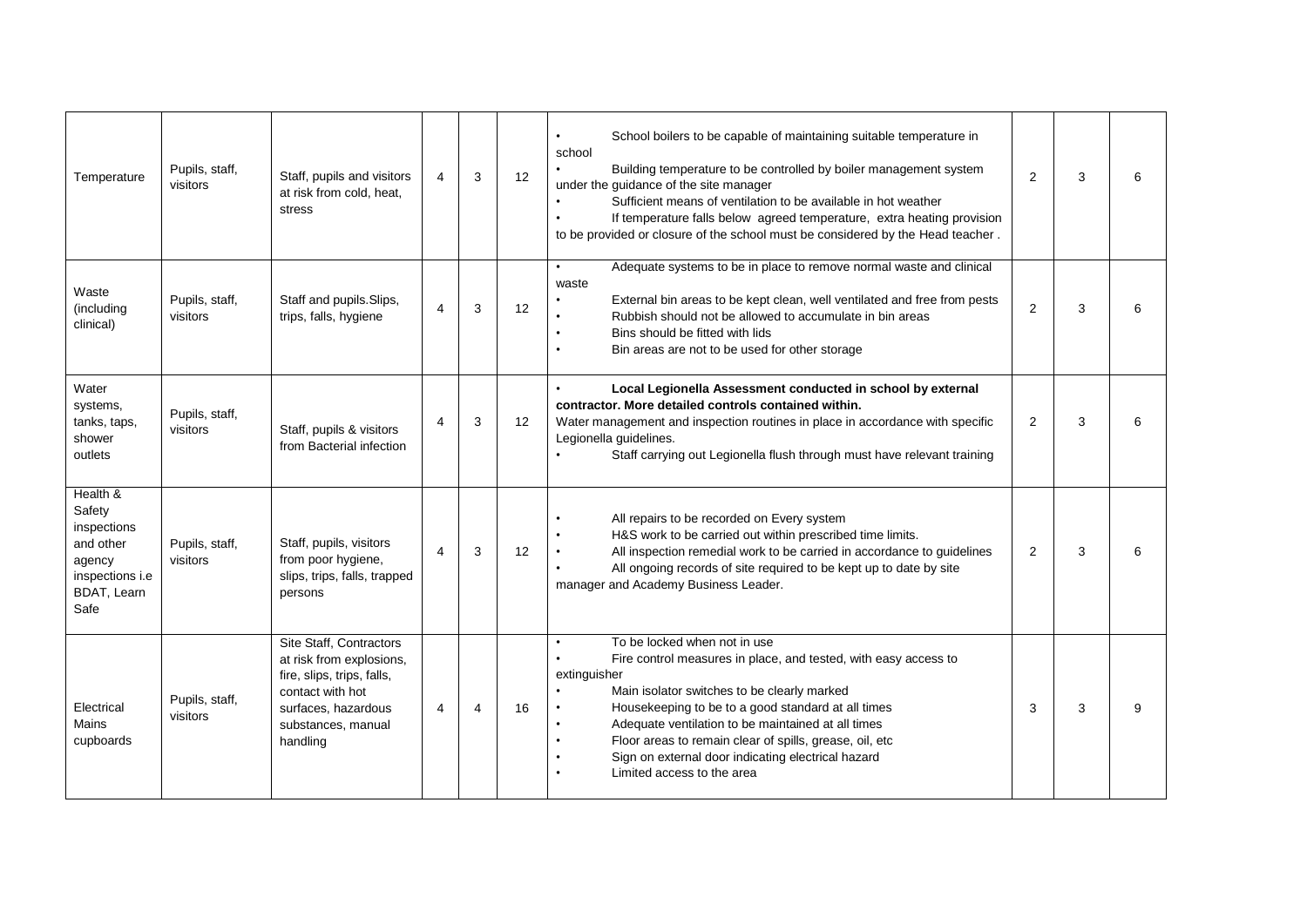| Contact with<br>electricity | Pupils, staff,<br>visitors                       | Staff and Pupils may be<br>injured as a result of<br>contact with electricity<br>from damaged cables /<br>plugs / switches etc.<br>This may result in<br>electrocution which can<br>potentially result in<br>death. | $\overline{4}$ | 4 | 16 | School to arrange PAT testing of all portable electronic items of<br>equipment on an annual basis and a log kept<br>$\bullet$<br>Periodic "Hardwire" test of mains circuitry to be conducted on a 5 year<br>basis.<br>No personal portable electrical equipment to be brought onto site<br>unless it has been electrically tested.<br>Any modifications or repairs to electrical items must only be done so by<br>$\bullet$<br>a competent person.<br>Any 'unsafe' electrical items to be removed from use until properly<br>repaired.<br>Staff to be encouraged to make visual inspections of electrical<br>equipment prior to use.<br>Visual inspection of all plugs cables and sockets before use of any<br>electrical equipment. Any damage / defects to be reported to premise duty<br>holder.<br>All equipment that is hired must be electrically sound<br>Information, training and instruction to be provided to those staff using<br>electrical equipment. | 3              | 3 | $\mathbf{Q}$ |
|-----------------------------|--------------------------------------------------|---------------------------------------------------------------------------------------------------------------------------------------------------------------------------------------------------------------------|----------------|---|----|---------------------------------------------------------------------------------------------------------------------------------------------------------------------------------------------------------------------------------------------------------------------------------------------------------------------------------------------------------------------------------------------------------------------------------------------------------------------------------------------------------------------------------------------------------------------------------------------------------------------------------------------------------------------------------------------------------------------------------------------------------------------------------------------------------------------------------------------------------------------------------------------------------------------------------------------------------------------|----------------|---|--------------|
|                             |                                                  |                                                                                                                                                                                                                     |                |   |    | <b>FIRE</b>                                                                                                                                                                                                                                                                                                                                                                                                                                                                                                                                                                                                                                                                                                                                                                                                                                                                                                                                                         |                |   |              |
| Fire                        | Pupil,<br>Staff,<br>Visitors,<br>Contract<br>ors | Any person on site may<br>be subject to serious<br>injury / death in the<br>event of a fire.                                                                                                                        | 5              | 5 | 25 | Local Fire Risk Assessment conducted in school by external<br>contractor. More detailed controls contained within.<br>Emergency action plan devised, communicated and tested.<br>All visitors made aware of nearest fire exits and assembly points.<br>Fire Safety Awareness training provided for staff.<br>$\bullet$                                                                                                                                                                                                                                                                                                                                                                                                                                                                                                                                                                                                                                              | $\overline{4}$ | 3 | 12           |
|                             | <b>FIRST AID</b>                                 |                                                                                                                                                                                                                     |                |   |    |                                                                                                                                                                                                                                                                                                                                                                                                                                                                                                                                                                                                                                                                                                                                                                                                                                                                                                                                                                     |                |   |              |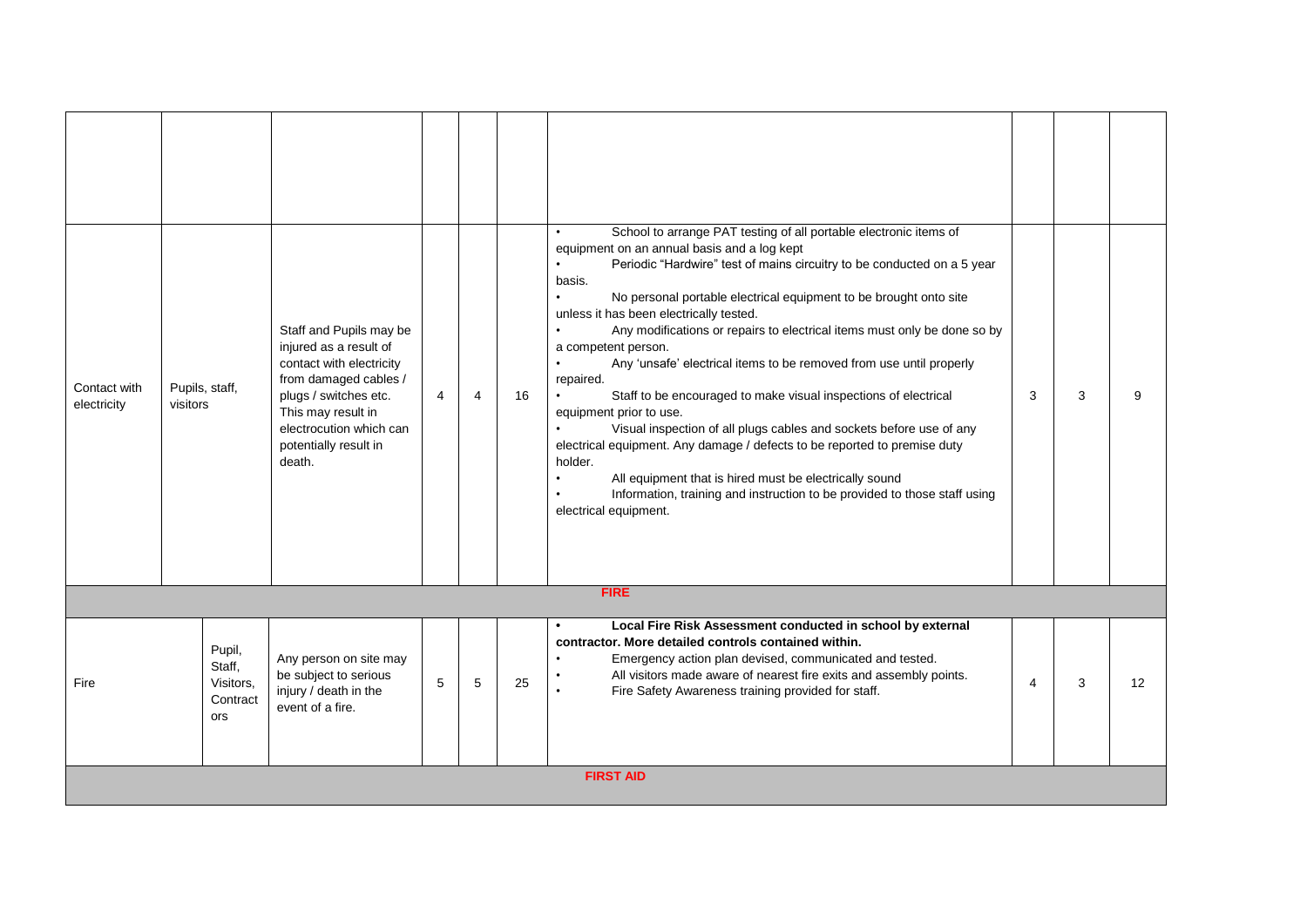|                |                                    |                                                                                                                                                                                                         |   |   |    | Local First Aid Assessment conducted in school. More detailed                                                                                                                                                                                                                                                                                                                                                                                                                                                                                                                                                                     |                |   |    |
|----------------|------------------------------------|---------------------------------------------------------------------------------------------------------------------------------------------------------------------------------------------------------|---|---|----|-----------------------------------------------------------------------------------------------------------------------------------------------------------------------------------------------------------------------------------------------------------------------------------------------------------------------------------------------------------------------------------------------------------------------------------------------------------------------------------------------------------------------------------------------------------------------------------------------------------------------------------|----------------|---|----|
| First aid      | Staff,<br>Pupil<br>and<br>Visitors | In the event of an<br>accident, injury, or<br>emergency situation,<br>staff, pupils and visitors<br>may suffer as a result of<br>inadequate first aid<br>provision or incorrect<br>first aid treatment. | 5 | 5 | 25 | controls contained within.<br>Adequate number of first aiders and emergency first aiders available in<br>$\bullet$<br>school.<br>First aiders always available on educational visits where practicable<br>$\bullet$<br>Training issued and refreshed continually to first aiders.<br>$\bullet$<br>First aid kits suitably stocked.<br>$\bullet$<br>First aid kits situated throughout the school and at fire assembly point.<br>$\bullet$<br>First aid kits regularly checked to ensure adequate provisions are<br>available.<br>School awareness of method for contacting the emergency services.<br>$\bullet$                   | $\overline{4}$ | 3 | 12 |
|                |                                    |                                                                                                                                                                                                         |   |   |    | <b>MINIBUS</b>                                                                                                                                                                                                                                                                                                                                                                                                                                                                                                                                                                                                                    |                |   |    |
|                |                                    |                                                                                                                                                                                                         |   |   |    |                                                                                                                                                                                                                                                                                                                                                                                                                                                                                                                                                                                                                                   |                |   |    |
| <b>Minibus</b> | Pupils<br>and<br>Staff             | Injury and issues around<br>the use of the minibus                                                                                                                                                      | 5 | 5 | 25 | Each driver is trained to inspect the vehicle before and at the end of<br>$\bullet$<br>each journey.<br>M Whittingham is the most frequent and experienced driver and carries<br>out the most frequent vehicle safety and condition checks.<br>Service maintenance is carried out regularly in accordance with MOT<br>$\bullet$<br>and maintenance requirements.<br>Any concerns are passed to the Academy Business Leader who will decide<br>whether to:<br>Stop the vehicle being used for student transport<br>Book the vehicle in for assessment and/or repair<br>Review the viability of repairs in terms of value for money | $\overline{4}$ | 3 | 12 |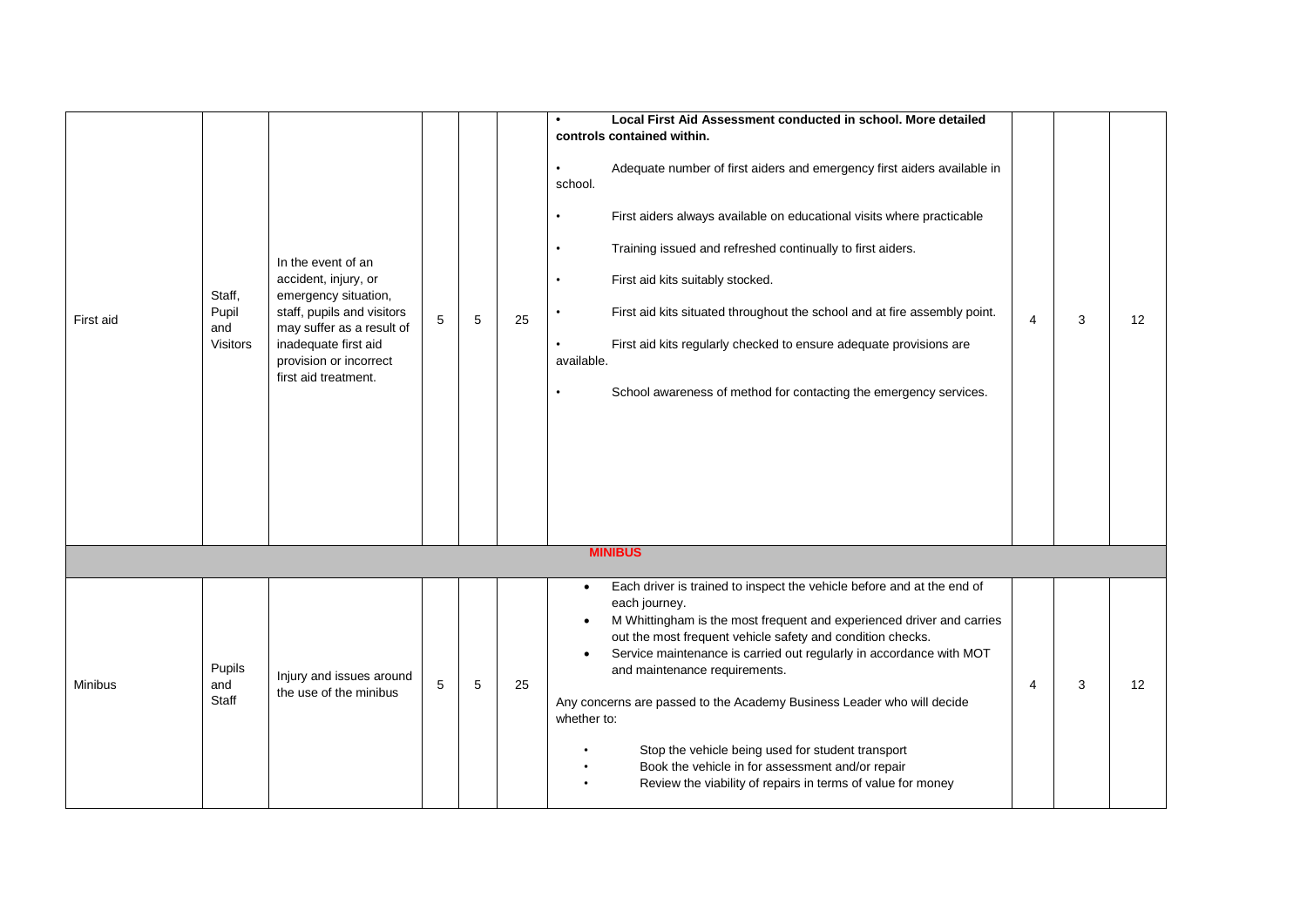|  | Vehicle Insurance - Zurich Municipal through Towergate                                                                                                                                                                                                                                                                                                                                                                                                                                                                                                                                                                                                                                                                                                                                                                                                                                                                                     |
|--|--------------------------------------------------------------------------------------------------------------------------------------------------------------------------------------------------------------------------------------------------------------------------------------------------------------------------------------------------------------------------------------------------------------------------------------------------------------------------------------------------------------------------------------------------------------------------------------------------------------------------------------------------------------------------------------------------------------------------------------------------------------------------------------------------------------------------------------------------------------------------------------------------------------------------------------------|
|  | Personal indemnity cover - CHUBB                                                                                                                                                                                                                                                                                                                                                                                                                                                                                                                                                                                                                                                                                                                                                                                                                                                                                                           |
|  | Vehicle insurance - Sep 20-Aug 21                                                                                                                                                                                                                                                                                                                                                                                                                                                                                                                                                                                                                                                                                                                                                                                                                                                                                                          |
|  | Vehicle MOT and service - December 2020-21                                                                                                                                                                                                                                                                                                                                                                                                                                                                                                                                                                                                                                                                                                                                                                                                                                                                                                 |
|  | Vehicle road tax - 01-feb 20-Jan 21                                                                                                                                                                                                                                                                                                                                                                                                                                                                                                                                                                                                                                                                                                                                                                                                                                                                                                        |
|  | Driver licence check - Sept 2020                                                                                                                                                                                                                                                                                                                                                                                                                                                                                                                                                                                                                                                                                                                                                                                                                                                                                                           |
|  |                                                                                                                                                                                                                                                                                                                                                                                                                                                                                                                                                                                                                                                                                                                                                                                                                                                                                                                                            |
|  | <b>Breakdown on Ordinary Carriageways</b>                                                                                                                                                                                                                                                                                                                                                                                                                                                                                                                                                                                                                                                                                                                                                                                                                                                                                                  |
|  | Move the vehicle as far to the left as possible. Switch on the hazard<br>$\bullet$<br>lights.<br>In the event of a breakdown, contact a member of the Senior<br>Management Team. Inform them of the situation .If you are nowhere<br>near a telephone, display a PLEASE CALL POLICE sign in the back<br>window. Wait in the vehicle with the windows and doors locked until<br>help arrives.<br>If someone stops to offer help, stay inside the vehicle with the doors<br>locked. Open the window sufficiently to ask them to go to the nearest<br>telephone and notify the police or rescue service for you. Do not get<br>into the car with a stranger or attempt to hitch a lift.<br>If a mechanic or the police arrive and are not in uniform or are in an<br>$\bullet$<br>unmarked vehicle, ask to see some form of identification before getting<br>out of the vehicle.<br>Deploy warning triangles or cones if it is safe to do so. |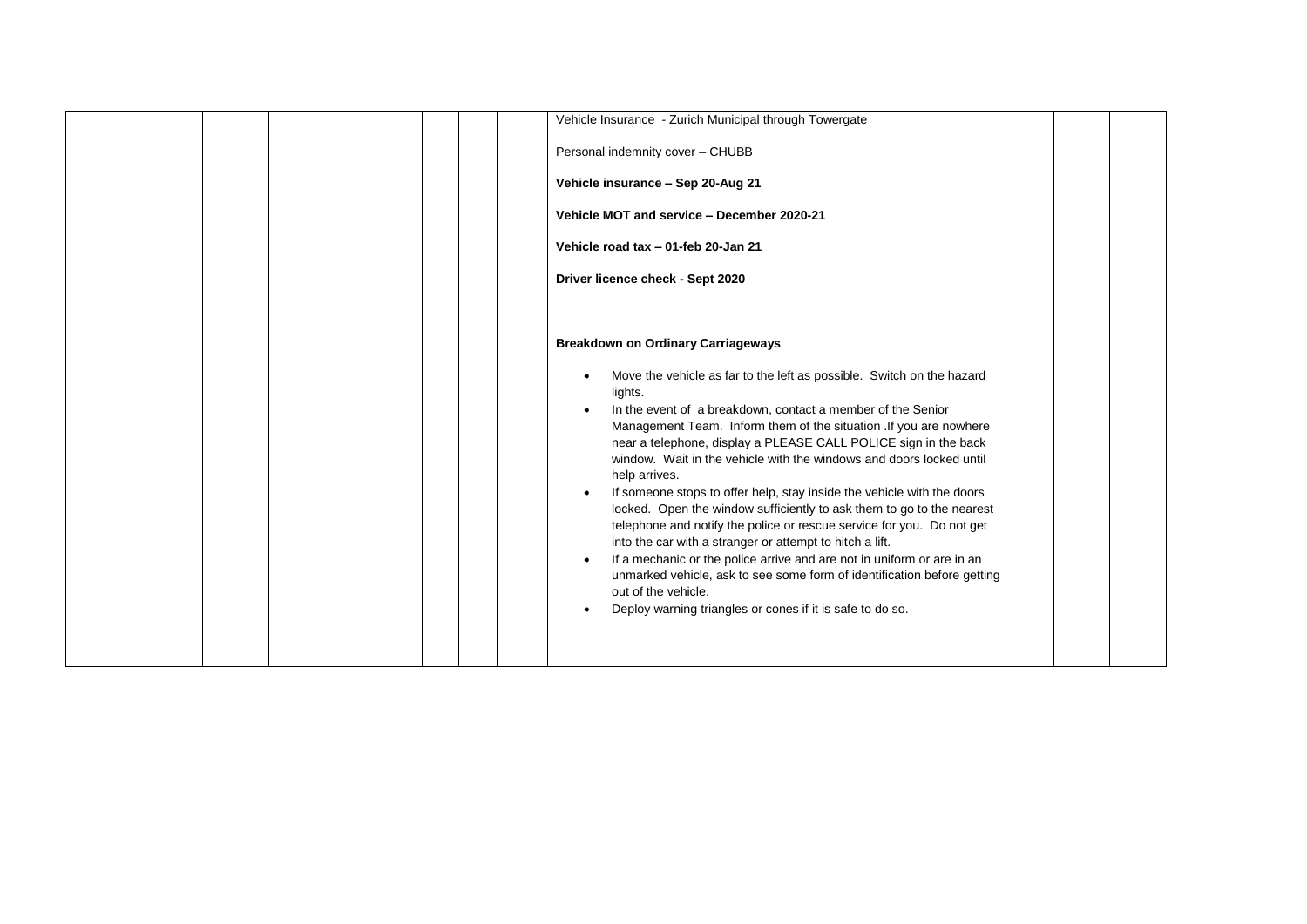|                                           |                                           |                                                |   |   |   | If the vehicle breaks down on the motorway, or a serious fault<br>$\bullet$<br>develops, put your hazard warning lights on and pull over to the hard<br>shoulder as quickly and as far off the carriageway as possible.<br>If possible, angle the front of your vehicle slightly inwards, which helps<br>to indicate you have broken down.<br>Once on the hard shoulder, try to coast to a telephone box. These are<br>$\bullet$<br>one mile apart along all stretches of motorway. Never reverse on the<br>hard shoulder or attempt to cross the central reservation. This is<br>illegal, highly dangerous and pointless, as the telephones on<br>motorways should be in the same position on either side. |                |                |  |
|-------------------------------------------|-------------------------------------------|------------------------------------------------|---|---|---|-------------------------------------------------------------------------------------------------------------------------------------------------------------------------------------------------------------------------------------------------------------------------------------------------------------------------------------------------------------------------------------------------------------------------------------------------------------------------------------------------------------------------------------------------------------------------------------------------------------------------------------------------------------------------------------------------------------|----------------|----------------|--|
|                                           |                                           |                                                |   |   |   | OPEN EVENING/OUT OF HOURS SCHOOL EVENT                                                                                                                                                                                                                                                                                                                                                                                                                                                                                                                                                                                                                                                                      |                |                |  |
| Open Evening/Out of<br>hours school event | Staff,<br>Pupil<br>and<br><b>Visitors</b> | Any person on site may<br>be subject to injury | 3 | 3 | 9 | Local Open Evening Risk Assessment conducted in school. More<br>detailed controls contained within.<br>Fire exit points available and exits clearly marked.<br>$\bullet$<br>Fire alarm certificates in place.<br>$\bullet$<br>Academy staff experienced and familiar with evacuation procedure<br>$\bullet$<br>Emergency lighting certificates in place. Emergency lighting weekly<br>$\bullet$<br>checks.<br>Area set aside for visitors. Car parking arrangement agreed in<br>$\bullet$<br>advance. Fewer staff and visiting vehicles on site than open evenings.<br>Gates on timer to reduce unauthorised visitors<br>$\bullet$                                                                          | $\overline{2}$ | $\overline{2}$ |  |